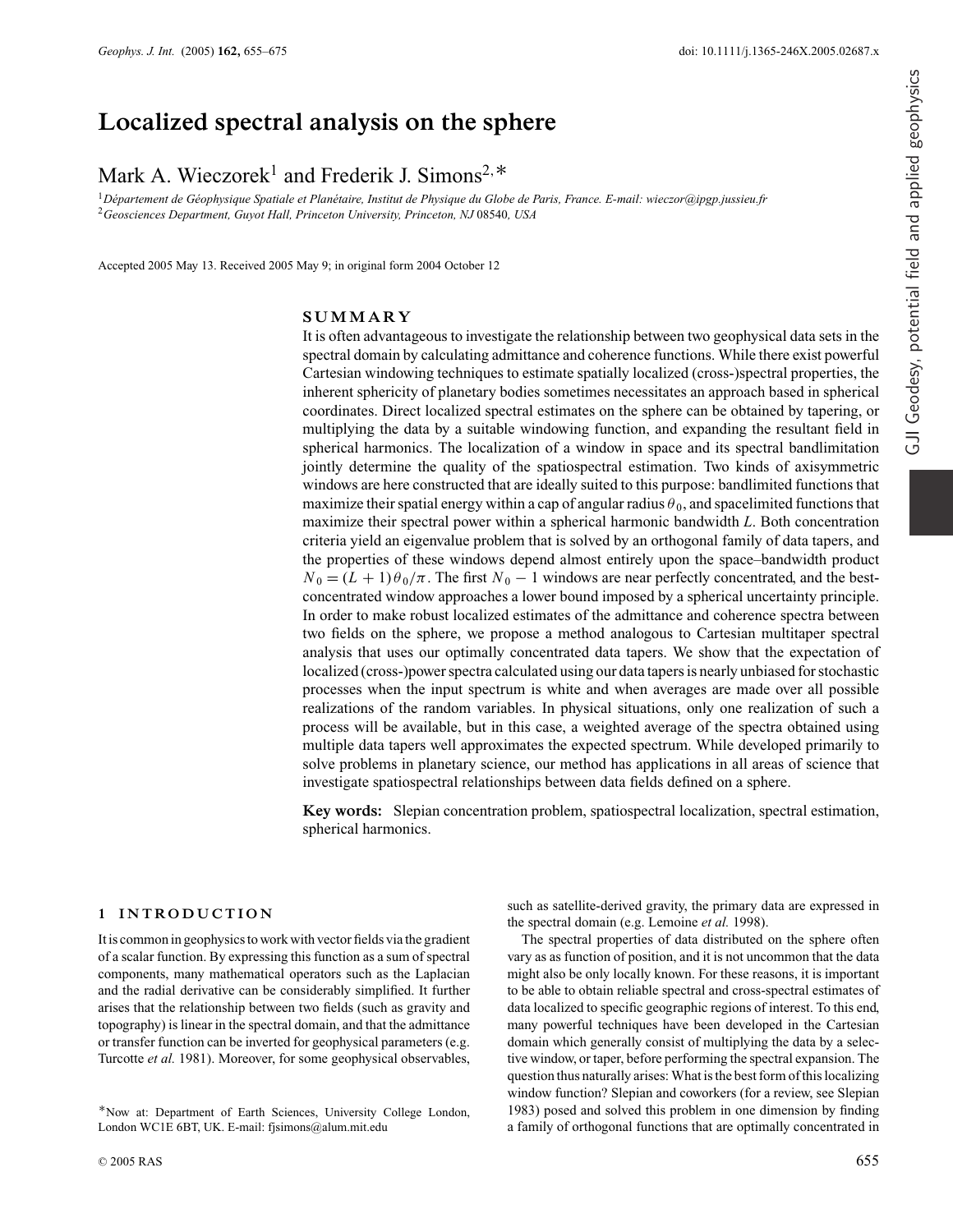the time or spectral domain. These were subsequently employed by Thomson (1982) to estimate the power spectrum of time-series data (for a comprehensive discussion, see Percival & Walden 1993). Solutions in two dimensions were given by Bronez (1988), Liu & van Veen (1992) and Hanssen (1997), and, in more general settings, by Daubechies (1988) and Daubechies & Paul (1988). Multidimensional multitaper methods have been applied in geophysics by Simons *et al.* (2000, 2003), among others.

On the Earth, the assumption of Cartesian geometry is often locally valid. However, on small bodies such as the Moon and Mars, the effects of curvature cannot be neglected and this necessitates an approach developed in spherical geometry. In this study, therefore, we solve Slepian's concentration problem on the surface of a sphere and obtain two classes of windows that are optimally concentrated: one spatially, within an angular radius  $\theta_0$ , the other spectrally, within a spherical harmonic bandwidth *L*. Here, we limit ourselves to axisymmetric windows and we refer to Simons *et al.* (2005) for extensions to arbitrary domains and non-zonal windows. Our results share many features with their Cartesian counterparts: the coefficients of the windows are solutions to an eigenvalue problem, their properties depend almost exclusively upon a space–bandwidth product,  $N_0 = (L + 1) \theta_0 / \pi$ , and the number of near perfectly concentrated windows is well approximated by  $N_0 - 1$ .

When the input data are governed by a stationary stochastic process, a simple analytic expression exists that relates the input spectrum to the localized spectrum averaged over all possible realizations of the random variables. In the case where the power spectrum of the data is white, the localized spectral estimates using our windows have a quantifiably small bias away from the true power spectrum of the data. If, as in most physical situations, only one realization of the process is available for analysis (such as the gravity or topography field of a planet), then the true power spectrum is well approximated by a weighted average of spectra obtained from individual orthogonal data tapers. Such multitaper power spectral estimates display smaller estimation variance as  $N_0$  and the number of employed tapers increase. What needs to be specified by the analyst is the size of the concentration region,  $\theta_0$ , and the spectral bandwidth, *L*, which together determine the quality of the spatiospectral localization, and the bias and variance of the resulting estimates. From these, localized admittance and coherence spectra can be readily calculated.

Our windows solve an optimization criterion for spatiospectral localization. As they outperform any other non-optimized window design, we expect our method to be immediately applicable for the analysis of planetary gravity and topography fields (e.g. Freeden & Windheuser 1997; Simons *et al.* 1997; McGovern *et al.* 2002; Lawrence & Phillips 2003; Smrekar *et al.* 2003; Hoogenboom *et al.* 2004), planetary magnetic fields (e.g. Voorhies *et al.* 2002), geodesy (e.g. Albertella *et al.* 1999), hydrology (e.g. Swenson & Wahr 2002; Swenson *et al.* 2003), but also cosmology (e.g. Hivon *et al.* 2002; Efstathiou 2004), medical imaging (e.g. Polyakov 2002) and numerical analysis (Ould Kaber 1996; Jakob-Chien & Alpert 1997; Swarztrauber & Spotz 2000). Since our primary motivation is to analyse geophysical data fields, we concentrate our comparisons on the widely used method of Simons *et al.*(1997) which uses truncated spherical harmonic expansions of boxcar polar caps. An extension of our method to irregularly shaped concentration regions, as well as proofs of certain asymptotic features of our zonal windows, is given by Simons *et al.* (2005). A study of Martian lithospheric properties using localized estimates of gravity–topography admittance and coherence spectra using our method is described by Belleguic *et al.* (2005).

This paper is organized as follows. First, we give an overview of spherical harmonics and describe how windowing modifies the spectral coefficients of an input data field. Next, we derive new windows that are optimally concentrated in the space and spectral domain, respectively. Following this, we discuss the properties of these windows, quantify their performance in terms of a spherical uncertainty relationship, and compare their merits with those of a spectrally truncated spherical cap. We next derive the relationship between localized power spectra and the global spectra of stationary stochastic processes, quantify the bias and variance of the spectral estimates, and describe a practical multitaper method that uses the new optimized data tapers to obtain localized admittance, coherence and power spectra. Finally, we present an example of our method by estimating the localized free-air gravity power spectrum of the Earth, we discuss the practical issues that arise when analysing lowresolution finite bandwidth data sets, and we describe the necessary steps involved in a typical localized multitaper analysis in recipe form.

# **2 EST IMATING LOCAL SPECTRA ON THE SPHERE**

Any square-integrable function on the unit sphere can be expressed by a linear combination of spherical harmonics as (e.g. Dahlen & Tromp 1998, Appendix B)

$$
f(\Omega) = \sum_{l=0}^{\infty} \sum_{m=-l}^{l} f_{lm} Y_{lm}(\Omega),
$$
\n(1)

where  $Y_{lm}$  is a spherical harmonic of degree *l* and order *m*,  $f_{lm}$ is the corresponding spherical harmonic expansion coefficient, and  $\Omega = (\theta, \phi)$  represents position on the sphere in terms of colatitude, θ, and longitude, φ. (See Table 1 for a description of the most often used symbols in this paper.) The wavelength  $\lambda$  on the surface of a sphere of radius *R* that is asymptotically equivalent to a spherical harmonic degree *l* is given by the Jeans relation  $\lambda = 2\pi R/\sqrt{l(l+1)} \approx 2\pi R/(l+1/2)$ . We define real spherical harmonics as

$$
Y_{lm}(\Omega) = \begin{cases} \bar{P}_{lm}(\cos \theta) \cos m\phi & \text{if } m \ge 0\\ \bar{P}_{l|m|}(\cos \theta) \sin |m|\phi & \text{if } m < 0, \end{cases}
$$
 (2)

with

$$
\bar{P}_{lm}(x) = (-1)^m \sqrt{(2 - \delta_{0m})(2l + 1) \frac{(l - m)!}{(l + m)!}} P_{lm}(x).
$$
\n(3)

Here,  $\delta_{ij}$  is the Kronecker delta function, and  $P_{lm}$  is an associated Legendre function (e.g. Masters & Richards-Dinger 1998; Press *et al.* 1992, pp. 246–248). These spherical harmonics are orthogonal over the sphere according to

$$
\int_{\Omega} Y_{lm}(\Omega) Y_{l'm'}(\Omega) d\Omega = 4\pi \, \delta_{ll'} \delta_{mm'}, \tag{4}
$$

where  $d\Omega = \sin\theta \, d\theta \, d\phi$ , and with this relationship, the individual spherical harmonic coefficients of eq. (1) can be shown to be

$$
f_{lm} = \frac{1}{4\pi} \int_{\Omega} f(\Omega) Y_{lm}(\Omega) d\Omega.
$$
 (5)

It is straightforward to verify Parsival's theorem on the sphere: the total power in the space and spectral domains is related via

$$
\frac{1}{4\pi} \int_{\Omega} f^2(\Omega) d\Omega = \sum_{l=0}^{\infty} \sum_{m=-l}^{l} f_{lm}^2 = \sum_{l=0}^{\infty} S_{ff}(l),
$$
 (6)

-<sup>C</sup> 2005 RAS, *GJI*, **162,** 655–675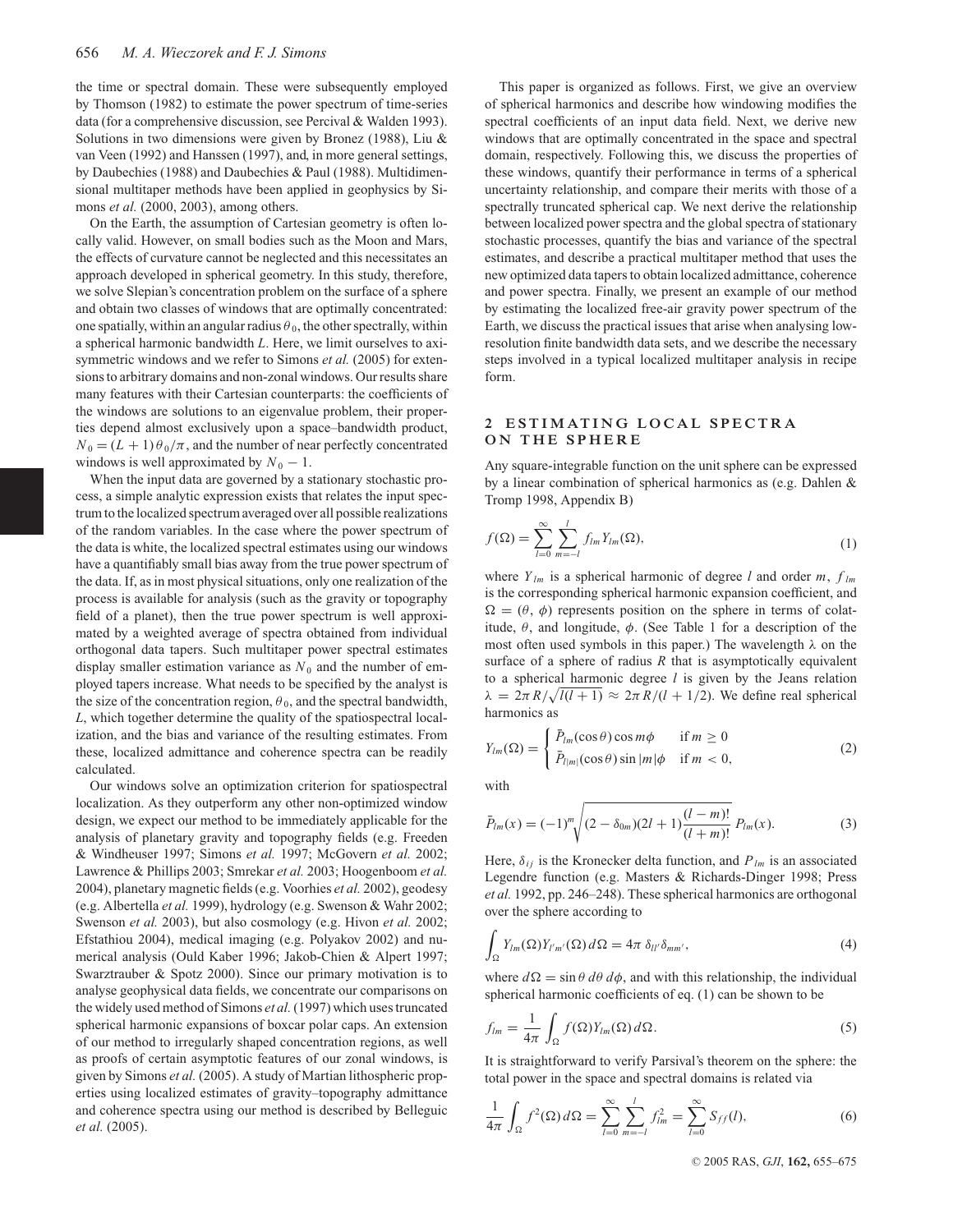**Table 1.** Essential notation and mathematical symbols used in this paper.

| Symbol                                                         | Definition                                                                                                                                      |
|----------------------------------------------------------------|-------------------------------------------------------------------------------------------------------------------------------------------------|
| $Y_{lm}(\Omega)$                                               | Real spherical harmonic of degree l and order m whose inner product over the unit sphere is $4\pi$                                              |
| $\Omega$                                                       | The unit sphere, or the position on the unit sphere in terms of colatitude, $\theta$ , and longitude, $\phi$                                    |
| $P_{lm}(x)$                                                    | Associated Legendre function of degree l and order m                                                                                            |
| $\bar{P}_{lm}(x)$                                              | Semi-normalized associated Legendre function of degree l and order m whose inner product over $[-1, 1]$ is $(4 - 2 \delta_{0m})$                |
| $f(\Omega)$ , $g(\Omega)$                                      | Arbitrary square-integrable real-valued functions defined on the sphere                                                                         |
| $f_{lm}$ , $g_{lm}$                                            | Spherical harmonic expansion coefficients of $f(\Omega)$ and $g(\Omega)$                                                                        |
| $h(\theta)$                                                    | Arbitrary axisymmetric (zonal) windowing function                                                                                               |
| $h^{(k)}(\theta)$                                              | kth axisymmetric windowing function from an orthogonal family satisfying a spatiospectral optimization criterion                                |
| $h_l$                                                          | Spherical harmonic expansion coefficients of the zonal windowing function $h(\theta)$                                                           |
| $L_h, L_f, L_g$                                                | Maximum spherical harmonic degrees of $h(\theta)$ , $f(\Omega)$ and $g(\Omega)$                                                                 |
| L                                                              | Bandwidth (for bandlimited functions), or effective bandwidth (for spacelimited functions) of the window $h(\theta)$                            |
| $\theta_0$                                                     | Colatitude of a spherical cap centred at $\theta = 0$                                                                                           |
| $N_0$                                                          | Axisymmetric space-bandwidth product, or Shannon number, $(L + 1)\theta_0/\pi$                                                                  |
| $\lambda_k$                                                    | Spatial, or spectral, concentration factor of the window $h^{(k)}(\theta)$                                                                      |
| $\Phi(\Omega), \Gamma(\Omega)$                                 | Windowed fields corresponding to $h(\theta)$ $f(\Omega)$ and $h(\theta)g(\Omega)$                                                               |
| $\Phi_{lm}$ , $\Gamma_{lm}$                                    | Spherical harmonic coefficients of $\Phi(\Omega)$ and $\Gamma(\Omega)$                                                                          |
| $S_{ff}(l)$                                                    | Spectral power of the function $f(\Omega)$ for degree l                                                                                         |
| $S_{fg}$ (l)                                                   | Cross-spectral power of the functions $f(\Omega)$ and $g(\Omega)$ for degree l                                                                  |
| $S_{\Phi\Gamma}(l)$                                            | Cross-spectral power of $\Phi(\Omega)$ and $\Gamma(\Omega)$ for degree l                                                                        |
| $S_{\Phi\Gamma}^{(k)}(l)$                                      | Cross-spectral power of $f(\Omega)$ and $g(\Omega)$ each windowed by $h^{(k)}(\theta)$ for degree l                                             |
| $S_{\Phi\Gamma}^{(mt)}(l)$<br>$S_{\Phi\Gamma}^{(j,k)}(l,m)$    | Multitaper cross-spectral power estimate of $f(\Omega)$ and $g(\Omega)$ for degree l                                                            |
|                                                                | Cross-spectral power for degree l and order m of $f(\Omega)$ and $g(\Omega)$ windowed by $h^{(j)}(\theta)$ and $h^{(k)}(\theta)$ , respectively |
| $\langle \cdots \rangle$ , cov $\{\cdots\}$ , var $\{\cdots\}$ | Expectation, covariance, and variance operators                                                                                                 |

where we define  $S_{ff}(l)$  to be the power spectrum of the function f. Analogously, the total cross-power of two functions *f* and *g* can be written as

$$
\frac{1}{4\pi} \int_{\Omega} f(\Omega) g(\Omega) d\Omega = \sum_{l=0}^{\infty} \sum_{m=-l}^{l} f_{lm} g_{lm} = \sum_{l=0}^{\infty} S_{fg}(l), \tag{7}
$$

where  $S_{fg}(l)$  is the cross-power spectrum. (For a zero-mean process,  $S_{ff}(l)$  and  $S_{fg}(l)$  are commonly referred to as the degree variance and covariance, respectively.) Power spectra, since they contain a sum over all orders *m*, are invariant under a rotation of the coordinate system (e.g. Kaula 1967; Lowes 1974). Some authors prefer to work with the average power per degree, or power spectral density,  $S(l)/(2l + 1)$ , as this ensures that the spectral coefficients of a spherical Dirac delta function are constant, independent of degree (e.g. Chevrot *et al.* 1998; Dahlen & Tromp 1998; Hipkin 2001; Simons *et al.* 2005).

Our  $4\pi$ -normalization of the spherical harmonics in eq. (4) is commonly used in the geodesy community (e.g. Kaula 2000), and with these definitions each individual harmonic possesses unit power. Orthonormal (or unit energy) harmonics are commonly used in seismology (e.g. Dahlen & Tromp 1998), whereas Schmidtnormalized harmonics, whose power is  $1/(2l + 1)$ , are generally used in the geomagnetic community (e.g. Lowes 1966; Blakely 1995).

Let us now consider an axisymmetric (zonal) windowing function,  $h(\theta)$ , that is expanded in spherical harmonics up to a maximum degree *Lh*:

$$
h(\theta) = \sum_{j=0}^{L_h} h_j Y_{j0}(\Omega) = \sum_{j=0}^{L_h} h_j \,\bar{P}_j(\cos \theta). \tag{8}
$$

The total cross-power of two arbitrary functions  $f(\Omega)$  and  $g(\Omega)$ , each multiplied by such a window, is given by

$$
\frac{1}{4\pi} \int_{\Omega} [h(\theta) f(\Omega)][h(\theta)g(\Omega)] d\Omega
$$
  
= 
$$
\sum_{l=0}^{\infty} \sum_{m=-l}^{l} \Phi_{lm} \Gamma_{lm} = \sum_{l=0}^{\infty} S_{\Phi\Gamma}(l).
$$
 (9)

Here,  $\Phi_{lm}$  and  $\Gamma_{lm}$  represent the coefficients of the two windowed fields,  $\Phi(\Omega) = h(\theta) f(\Omega)$  and  $\Gamma(\Omega) = h(\theta) g(\Omega)$ . Using eq. (5), these can be calculated according to

$$
\Phi_{lm} = \frac{1}{4\pi} \int_{\Omega} \left[ h(\theta) f(\Omega) \right] Y_{lm}(\Omega) d\Omega \n= \sum_{j=0}^{L_h} \sum_{i=|l-j|}^{l+j} h_j f_{lm} \sqrt{(2i+1)(2j+1)(2l+1)} \n\times (-1)^m \begin{pmatrix} i & j & l \\ 0 & 0 & 0 \end{pmatrix} \begin{pmatrix} i & j & l \\ m & 0 & -m \end{pmatrix},
$$
\n(10)

where the matrix symbols in parentheses are Wigner 3-*j* functions, and the second equality follows from a well-known result quoted as eq. (C10) in Appendix C. We henceforth refer to the (cross-)power spectrum of the windowed field(s) in eq. (9) as a localized (cross-) power spectrum estimate. Since no assumption has been made as to the form of the global power spectrum, this localized power spectrum is a direct spectrum estimate.

We note that if the spherical harmonic coefficients of  $f(\Omega)$  are unknown beyond a maximum spherical harmonic degree  $L_f$ , then only the first  $L_f - L_h$  coefficients of the windowed field are reliable. This fact is a simple consequence of the limits of the second summation in eq. (10) and poses a major limitation in obtaining localized spectral estimates of finite-resolution data (Simons *et al.* 1997). Eq. (10) further demonstrates that each windowed coefficient of degree *l* receives contributions from the data coefficients over the range  $|l - L_h| \le l \le l + L_h$ . Thus, the windowed coefficients are spectrally smoothed versions of the data coefficients. The amount of smoothing depends on the maximum degree of the window, *Lh*, and on the shape of its power spectrum within this bandwidth.

Although we postpone to Section 5 a detailed analysis of the statistical relation of the spectrum of a windowed field to its global spectrum, it is obvious that a key requirement to obtaining reliable localized spectral estimates on the sphere is to apply a windowing function that maximizes its spatial concentration inside the region of interest. At the same time, as a result of eq. (10), the windowing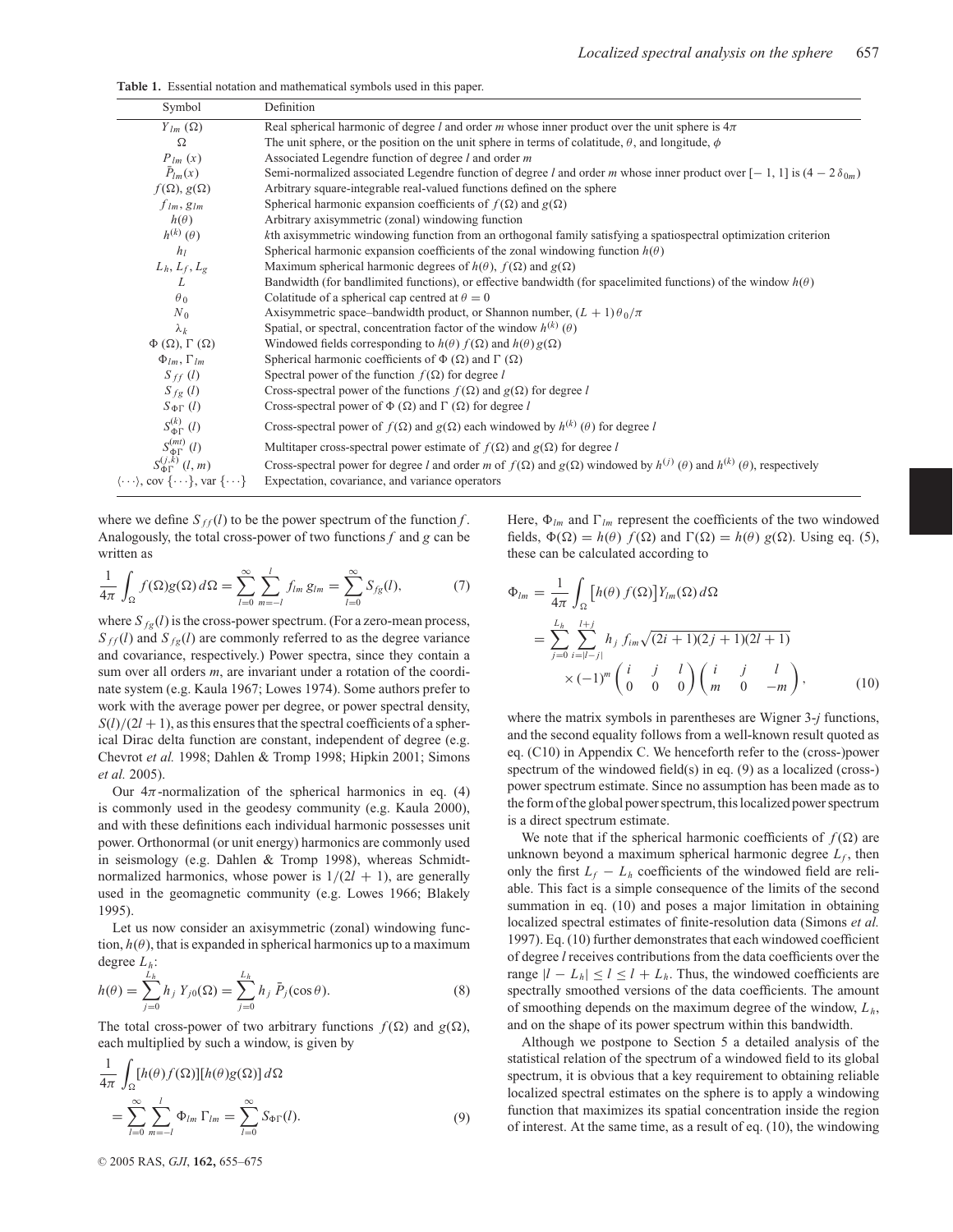

**Figure 1.** (a) Spatial rendition of a spacelimited axisymmetric polar cap of colatitudinal radius  $\theta_0 = 20^\circ$  (grey), and the bandlimited version obtained by truncating its spectral coefficients beyond  $L = 10$  (black). (b) Normalized power spectra of the perfect (grey) and truncated (black) caps in (a). (c) Localized power spectra of a spatial field defined by a single harmonic *Y* <sup>40</sup>,<sup>0</sup> obtained after tapering with the windows in (a). While the spectral leakage is confined to the interval  $l \pm L$  for the spectrally truncated window (black), it is omnipresent for the perfect spherical cap window (grey).

coefficients must possess the smallest possible spectral bandwidth in order to limit the spectral smoothing.

We demonstrate the drawbacks of a poor window design by considering a spherical cap that is sharply localized in space, having a constant value for  $\theta \leq 20^{\circ}$  and vanishing elsewhere, as shown in Fig. 1 (grey lines). The spatial (Fig. 1a) and spectral (Fig. 1b) representations (expanded to  $L<sub>h</sub> = 90$ ) of this naive localizing window show that perfect spatial localization is achieved at the expense of an infinite spectral bandwidth (e.g. Mallat 1998). In particular, the window possesses spectral sidelobes beyond its main lobe at  $L =$ 10, and the magnitude of the sidelobes decays only slowly with increasing spherical harmonic degree. The power spectrum (Fig. 1c) of a single zonal ( $m = 0$ ) harmonic of degree  $l = 40$  windowed with this function displays leakage across all adjacent degrees, as per eq. (10). Thus, by using windows that are sharply localized, each value of the windowed spectrum at a particular degree will depend on every degree of the input data. The higher the dynamic range of the input spectrum, the more significantly this contamination affects the windowed spectrum (see Percival & Walden 1993, Chap. 6). Nevertheless, with an effective bandwidth of *L* = 10, the majority of the spectral leakage in this example is confined to the degree range  $40 - L \le l \le 40 + L$ .

The undesirable qualities of the above example can be improved somewhat by reducing the magnitude of the spectral sidelobes of the windowing function, or eliminating them altogether. The latter

approach has been advocated by Simons *et al.* (1997), and forms the basis of a method of spatiospectral concentration widely used in planetary science (e.g. Simons & Hager 1997; McGovern *et al.* 2002; Lawrence & Phillips 2003; Smrekar *et al.* 2003; Hoogenboom *et al.* 2004). In this procedure, the spherical harmonic coefficients of a sharply localized spherical cap are truncated beyond a degree close to the edge of the main lobe. This bandlimitation, here to  $L = 10$ , however, comes at the expense of spatial sidelobes exterior to the region of interest. While the absence of spectral sidelobes in the window confines the spectral leakage to the interval  $40 - L \leq$  $l \leq 40 + L$ , the localized spectrum now contains information from data outside the target region in space.

# **3 THE ZONAL CONCENTRATION PROBLEM**

In the preceding section, we showed that windows with sharp spatial cut-offs, or those whose spectrum has been sharply truncated, make for poor localizing windows. In this section, we use an optimization criterion to construct two classes of functions with better spatiospectral localization properties: the first bandlimited (zero power outside of a bandwidth *L*, but optimally concentrated in space), the second spacelimited (zero energy outside of a radius  $\theta_0$ , but optimally concentrated spectrally). A linear combination of both would possess intermediate spatial and spectral concentration properties (Landau & Pollak 1960). For simplicity, we consider only axisymmetric polar windows (given by zonal spherical harmonics with order  $m = 0$ ). Standard algorithms can then be used to rotate these to an arbitrary location on the unit sphere (e.g. Blanco *et al.* 1997).

Our optimization of spatiospectral localization to a zonal polar cap is the spherical analogue to what is known as Slepian's problem in time-series analysis (e.g. Slepian 1983; Percival & Walden 1993). It has received attention previously from Grünbaum et al. (1982), whose results we will use to calculate efficiently the spherical harmonic coefficients of the data tapers. A related problem of finding bandlimited functions optimally concentrated within a latitudinal belt was investigated by Albertella *et al.* (1999). The extension of our procedure to concentration regions of arbitrary shape is developed by Simons *et al.* (2005).

## **3.1 Space concentration of a bandlimited function**

Consider a bandlimited axisymmetric data taper, *h*(θ), expressed in spherical harmonics up to a maximum degree *L* (as in eq. 8, but dropping the distinction between  $L<sub>h</sub>$  and  $L$ ). We seek those functions that are optimally concentrated within a spherical cap extending over the colatitudes  $0 \le \theta \le \theta_0$ . The quality of spatial concentration will be quantified by the parameter  $\lambda$ , defined to be the ratio of the energy of the function within the region  $0 \le \theta \le \theta_0$  to the energy over the entire sphere:

$$
\lambda = \int_0^{2\pi} \int_0^{\theta_0} h^2(\theta) \sin \theta \, d\theta \, d\phi \bigg/ \int_0^{2\pi} \int_0^{\pi} h^2(\theta) \sin \theta \, d\theta \, d\phi. \tag{11}
$$

Using eq. (6), along with the definition of  $h(\theta)$  from eq. (8), we may show that

$$
\lambda = \sum_{l=0}^{L} \sum_{l'=0}^{L} h_l D_{ll'}(\theta_0) h_{l'} \left/ \sum_{l=0}^{L} h_l^2 \right., \tag{12}
$$

where the elements of the square symmetric localization kernel **D** are given by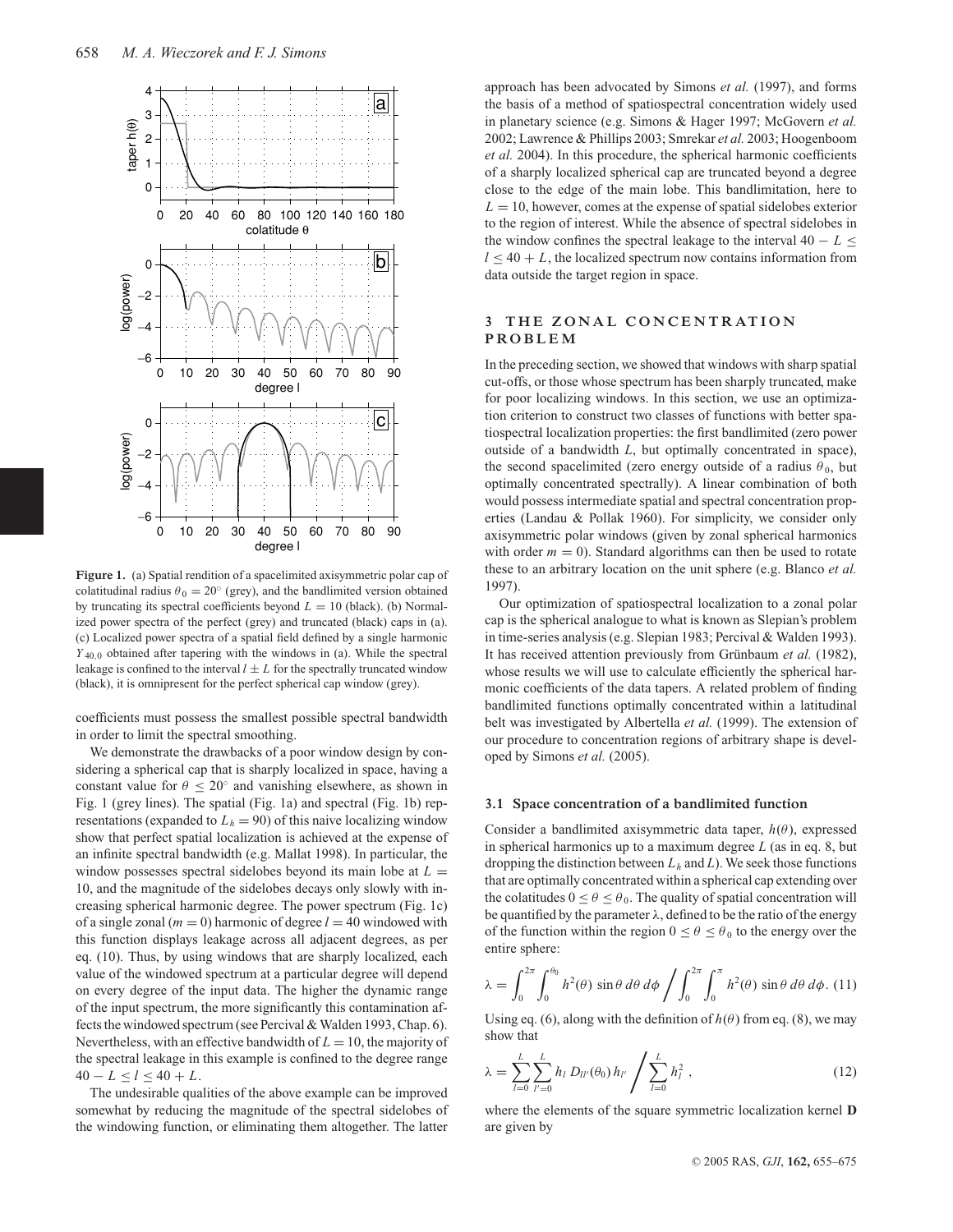$$
D_{ll'}(\theta_0) = \frac{1}{2} \int_{\cos \theta_0}^{1} \bar{P}_l(x) \bar{P}_{l'}(x) dx,
$$
\n(13)

with  $\bar{P}_l = \bar{P}_{l0}$ , and  $x = \cos \theta$ . Eq. (12) can be concisely written in matrix notation as

$$
\lambda = \mathbf{h}^{\mathrm{T}} \, \mathbf{D} \mathbf{h} / \mathbf{h}^{\mathrm{T}} \, \mathbf{h},\tag{14}
$$

where **h** represents an array of the  $L + 1$  window coefficients  $h_l$ . The solution that maximizes  $\lambda$  also maximizes the matrix equation

$$
\lambda \mathbf{h} = \mathbf{D} \mathbf{h},\tag{15}
$$

which is a standard eigenvalue equation that is solved by an orthogonal family of functions. The spherical harmonic coefficients of these functions are given by the  $L + 1$  eigenvectors labelled  $h^{(k)}$ , and the corresponding eigenvalues  $\lambda_k$  represent the quality of their spatial concentration. We will refer to *k* as the taper number, and  $h^{(k)}$  as the *k*th eigentaper, ordered such that

$$
1 > \lambda_1 > \lambda_2 > \cdots > \lambda_{L+1} > 0. \tag{16}
$$

The eigenvector  $\mathbf{h}^{(1)}$  by definition maximizes  $\lambda$ . The eigenvectors of eq. (15) are most easily found by diagonalizing a tridiagonal matrix that commutes with  $\bf{D}$  (see Grünbaum *et al.* 1982, and Appendix A), and the eigenvalues can then be obtained by either eqs (11) or (14). Exact expressions for the elements of the kernel **D** are derived in Appendix B.

The above results can be interpreted in an analogous way in the space domain. We may start with eq. (15) written in indicial notation

$$
\lambda h_l = \sum_{l'=0}^{L} D_{ll'} h_{l'} \tag{17}
$$

and then multiply both sides by  $\bar{P}_l$  and sum over all *l*:

$$
\lambda h(\theta) = \lambda \sum_{l=0}^{L} h_l \bar{P}_l(\cos \theta)
$$
  
= 
$$
\sum_{l=0}^{L} \sum_{l'=0}^{L} \left( \frac{1}{2} \int_{\cos \theta_0}^{1} \bar{P}_l(x') \bar{P}_{l'}(x') dx' \right) \bar{P}_l(x) h_{l'}
$$
  
= 
$$
\frac{1}{2} \int_{\cos \theta_0}^{1} \left( \sum_{l=0}^{L} \bar{P}_l(x') \bar{P}_l(x) \right) \left( \sum_{l'=0}^{L} h_{l'} \bar{P}_{l'}(x') \right) dx'.
$$
 (18)

Defining the symmetric localization kernel

$$
D_L(\theta, \theta') = \frac{1}{2} \sum_{l=0}^{L} \bar{P}_l(\cos \theta) \bar{P}_l(\cos \theta'), \qquad (19)
$$

and using the expansion formula for  $h(\theta)$ , eq. (18) reduces to

$$
\lambda h(\theta) = \int_0^{\theta_0} D_L(\theta, \theta') h(\theta') \sin \theta' d\theta', \quad 0 \le \theta \le \pi.
$$
 (20)

Thus, the solutions to the space-concentration problem are also solutions of a Fredholm integral equation of the second kind (e.g. Tricomi 1970). We note that the kernel  $D_L(\theta, \theta')$  can be easily computed using the Christoffel–Darboux identity (e.g. Szegö 1975; Swarztrauber & Spotz 2000)

$$
\sum_{l=0}^{L} (2l+1) P_l(x) P_l(x')
$$
\n
$$
= \begin{cases}\n\frac{L+1}{x-x'} \left[ P_{L+1}(x) P_L(x') - P_L(x) P_{L+1}(x') \right] & \text{if } x \neq x' \\
(L+1) \left[ P'_{L+1}(x) P_L(x) - P'_L(x) P_{L+1}(x) \right] & \text{if } x = x', \ (21)\n\end{cases}
$$

where  $P'_l$  represents the first derivative of the degree  $l$  Legendre polynomial with respect to *x*.

# **3.2 Spectral concentration of a spacelimited function**

As an alternative to the space-concentration problem of bandlimited functions, we now seek spacelimited functions, defined to be zero at colatitudes  $\theta > \theta_0$ , that are optimally concentrated within an effective spherical harmonic bandwidth *L*. Perfectly spacelimited functions of this kind will posses an infinite number of spherical harmonic coefficients (see again Fig. 1), and we here minimize the power associated with degrees greater than *L*. In practice, these windows will only be calculated up to a finite degree  $L_h \geq L$ .

The quality of spectral concentration  $\lambda$  is now defined as the ratio of the power in the degree range  $0 \le l \le L$  to the power over the entire spectral band:

$$
\lambda = \sum_{l=0}^{L} h_l^2 / \sum_{l=0}^{\infty} h_l^2 . \qquad (22)
$$

Using eqs (5) and (6), this can be written as

<sup>θ</sup><sup>0</sup>

$$
\lambda = \frac{\int_0^{\theta_0} \int_0^{\theta_0} h(\theta) D_L(\theta, \theta') h(\theta') \sin \theta \sin \theta' d\theta d\theta'}{\int_0^{\theta_0} h^2(\theta) \sin \theta d\theta},
$$
(23)

where we have used the property that  $h(\theta)$  is by definition zero exterior to  $\theta_0$ , and  $D_L(\theta, \theta')$  is the kernel previously defined by eq. (19). Maximizing  $\lambda$  is thus readily shown to be equivalent to solving the following Fredholm integral equation of the second kind:

$$
\lambda h(\theta) = \int_0^{\theta_0} D_L(\theta, \theta') h(\theta') \sin \theta' d\theta', \quad 0 \le \theta \le \theta_0.
$$
 (24)

We remark that the integrals on the right hand side of eqs (20) and (24) are identical. The sole exception with these equations is that in the first, the function  $h(\theta)$  is valid for all  $\theta$ , whereas in the second, it is valid only for  $0 \le \theta \le \theta_0$ . Hence, the first  $L + 1$  solutions of the space and spectral concentration problems are identical on the interval  $0 \le \theta \le \theta_0$ , and the first  $L + 1$  eigenvalues of the two problems are equivalent. While eq. (24) has an infinite number of eigensolutions, only the first  $L + 1$  eigenvalues are non-zero (see Simons *et al.* 2005). Eq. (24) can be solved numerically (e.g. Simons *et al.* 2005; Press *et al.* 1992, pp. 782–785), but in practice it is more convenient to solve eq. (15) and to then set the obtained functions equal to zero outside of  $\theta_0$ .

# **4 EIG ENSOLUTIONS OF THE ZONAL CONCENTRATION PROBLEM**

The eigenfunctions and eigenvalues of Slepian's Cartesian concentration operator depend exclusively on the product of the window length and its spectral bandwidth (Slepian 1983), a parameter often referred to as the Shannon number (Percival & Walden 1993). Because of the finite size of the sphere, an exact scaling of our spherical eigensolutions cannot be expected. Nonetheless, we show that the properties of these are well described by the spherical analogue of the Cartesian Shannon number,

$$
N_0 = (L+1)\frac{\theta_0}{\pi}.\tag{25}
$$

The subscript of  $N_0$  is used to distinguish between our case of axisymmetry, when  $m = 0$ , and the more general concentration problem that involves non-zero values of *m*. As shown by Simons *et al.* (2005), this space–bandwidth product is asymptotically equivalent to the Cartesian Shannon number in the limit  $L \to \infty$  and  $\theta_0 \to 0$ . The following subsections illustrate the properties of the spherical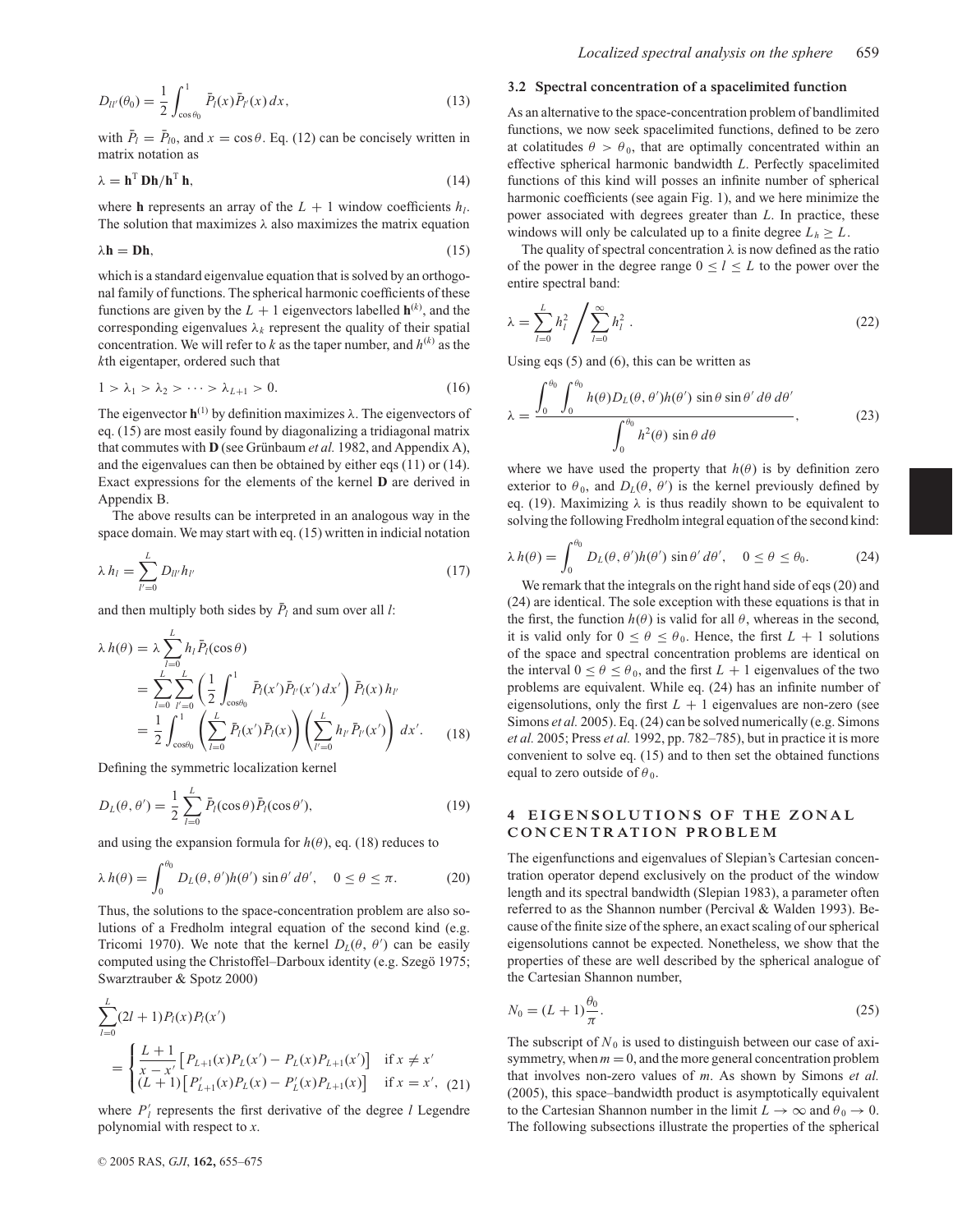

**Figure 2.** Eigenvalue spectra of the localization kernels. (a) Eigenvalues of the first four tapers with  $\theta_0 = 30^\circ$  for increasing *L*. Whenever *L* increases by  $\pi/\theta_0$ , one additional eigenfunction is seen to be near perfectly concentrated. (b) Eigenvalue spectra for  $\theta_0 = 30^\circ$  and varying space–bandwidth product  $N_0 =$  $(L + 1)$ θ<sub>0</sub>/π. Each time  $N_0$  increases by one, another eigenvalue attains a value of unity;  $N_0 - 1$  tapers are always near perfectly concentrated. (c) Eigenvalue spectra for  $N_0 = 4$  and different concentration regions  $\theta_0$  and bandwidths *L*. At constant  $N_0$ , the individual spectra are nearly indistinguishable.

eigenvalues and eigenfunctions, quantify their performance using a spherical uncertainty principle, and contrast their behaviour to the spectrally truncated spherical cap windowing function developed by Simons *et al.* (1997).

### **4.1 Eigenvalues of the localization kernels**

The eigenvalues of the kernels  $D_{ll}$ <sup>'</sup>( $\theta_0$ ) and  $D_L$ ( $\theta$ ,  $\theta'$ ) are measures of the concentration of the data tapers in the space and spectral domains, respectively. Fig. 2 illustrates their dependence on  $L$  and  $\theta_0$ , and their asymptotic scaling with  $N_0$ . In Fig. 2(a), the eigenvalues of the first four space-concentrated tapers are plotted as a function of their spectral bandwidth *L*, when  $\theta_0 = 30^\circ$ . As expected, each taper possesses a near-zero concentration factor for small window bandwidths, and as *L* increases, so does its corresponding concentration. The form of the  $\lambda - L$  curve is similar for each taper, with each curve being offset from its neighbors by a nearly constant value of  $\pi/\theta_0$ . The entire eigenvalue spectrum for  $\theta_0 = 30^\circ$  is plotted in Fig. 2(b) for several values of the space–bandwidth product  $N_0$ . Each time  $N_0$  is increased by an integer value, one additional near-unity eigenvalue is obtained. In Fig. 2(c) we plot the eigenvalue spectra for several combinations of *L* and  $\theta_0$  that have a constant value of  $N_0 = 4$ . In each case, the first  $N_0 - 1$  eigenvalues are nearly unity, the subsequent two eigenvalues are intermediate in value, and the remaining eigenvalues are nearly zero. Regardless of the values chosen for *L* and  $\theta_0$ , the first  $N_0 - 1$  eigenfunctions are always near perfectly concentrated.

The eigenvalue spectra shown in Fig. 2 display a steep transition between near-unity and near-zero values. As a result of this behaviour, the number of near perfectly concentrated eigenfunctions of the localization kernel is to a good approximation equal to the sum of its eigenvalues, which is well approximated by  $N_0$  (see Simons *et al.* 2005). Thus, the space–bandwidth product  $N_0$  is a practical approximation for the number of well-concentrated eigenfunctions obtained from the concentration problem.

## **4.2 Data tapers: the localization eigenfunctions**

The spherical harmonic coefficients of the space-concentrated tapers are given by the eigenfunctions of the kernel **D**. From these coefficients, the windows can be reconstructed in the space domain by use of eq. (1), and the spacelimited windows can be obtained simply by setting them to zero exterior to  $\theta_0$ . We normalize our windows such that they have unit power over the sphere, which guarantees that the gain associated with the windowing process is close to unity (see Appendix C). Arbitrarily, we choose  $h(\theta = 0) > 0$ .

In Fig. 3, we plot the first four space-concentrated (grey) and spacelimited (black) tapers, in the space domain (top row), and in the spectral domain (bottom row). We recall that both classes of functions are identical for  $\theta \le \theta_0$  (see Section 3.2). The ringing of the space-concentrated tapers beyond  $\theta_0$  is a reflection of their eigenvalues being smaller than unity, and since the eigenvalue of each additional taper is smaller than the previous, this phenomenon becomes progressively more prominent for higher taper numbers.

By construction, the space-concentrated tapers are orthogonal over the entire sphere, whereas the spacelimited tapers are orthogonal over the region  $0 \le \theta \le \theta_0$ . Since both function classes are identical over the concentration region, it follows that the spaceconcentrated tapers are orthogonal over this restricted interval as well. In order to maintain orthogonality, each additional taper must have one additional zero-crossing within the interval  $0 \le \theta \le \theta_0$ .

The bottom row of Fig. 3 also shows the power spectra of the first four space-concentrated (grey) and spacelimited (black) tapers. By definition, the space-concentrated tapers are bandlimited within *L*, whereas for the spacelimited functions, the spectral power is maximized inside of, though not confined to, this bandwidth. The magnitude of the spectral power in the sidelobes beyond *L* in the latter functions is quantified by their non-unity eigenvalues. Since each additional eigenvalue is by definition smaller than the previous, the spectral sidelobes become more prominent as the taper number increases.

Finally, Fig. 3 demonstrates that the spectral power becomes more evenly distributed within the main spectral lobe as the taper number increases. Thus, even though the spectral smoothing associated with the windowing process is principally restricted to a bandwidth *L*, this smoothing effect will be somewhat greater for larger taper numbers. The power spectra for  $l \leq L$  of both classes of functions differ only byafactor equal to their corresponding eigenvalue (Simons *et al.* 2005), and as these are near unity in this example, their spectra are nearly identical over this interval. The small differences that exist arise from our having calculated the window coefficients for the spacelimited tapers using a discrete implementation of eq. (24) (see Simons *et al.* 2005).

The asymptotic result that our windows and their associated power spectra are close to being scaled versions of each other when the space–bandwidth product  $N_0$  is held constant (Simons *et al.* 2005) is illustrated in Fig. 4. There, the first four space-concentrated windows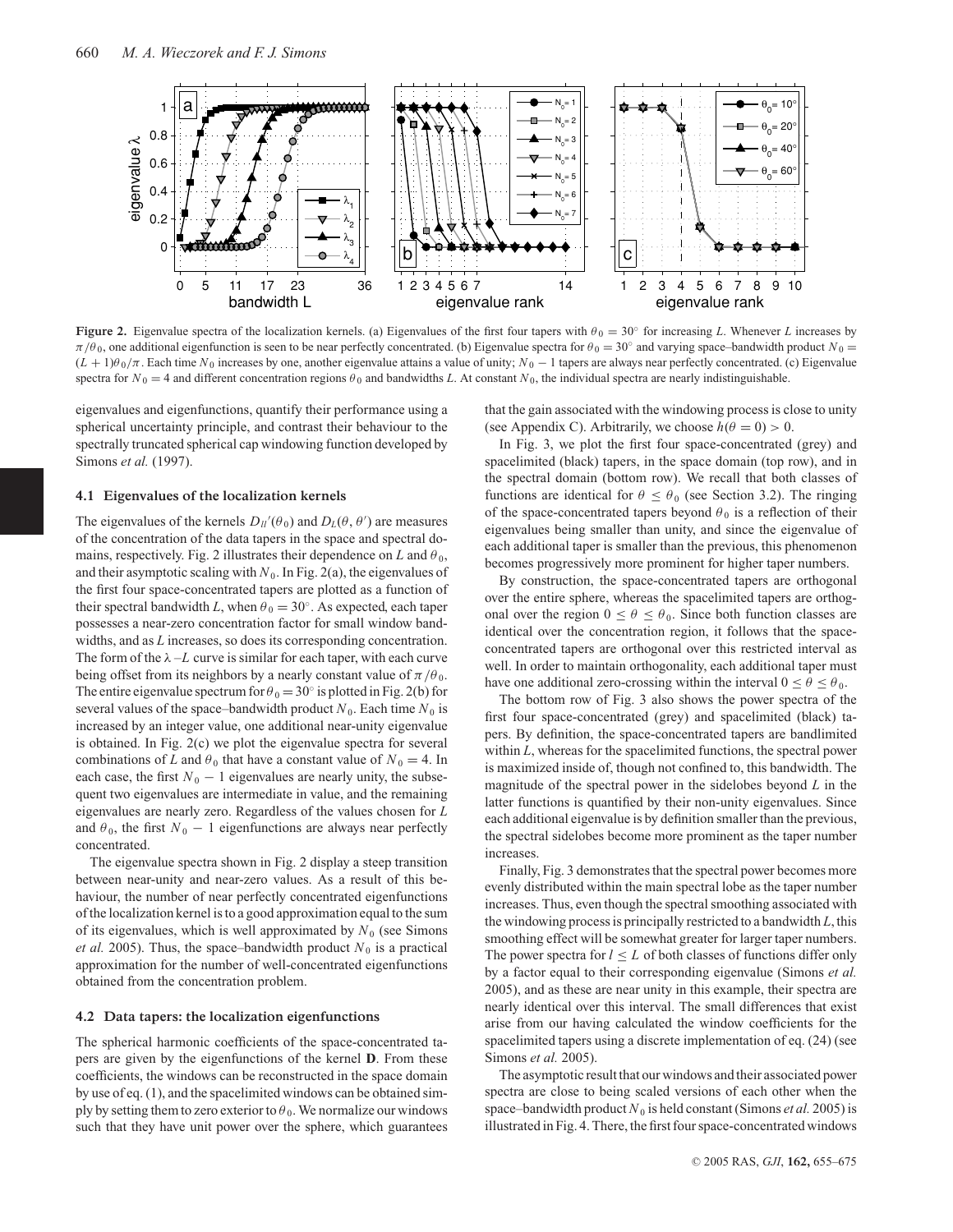

**Figure 3.** First four tapers in the space (top row) and spectral (bottom row) domains, for  $\theta_0 = 40^\circ$ ,  $L = 18$ , and  $N_0 = 4$ . The spacelimited (black) and space-concentrated (grey) functions are identical for  $\theta \le \theta_0$ , and their power spectra for  $l \le L$  differ only by a near-unity scaling factor. The power in the spectral sidelobes of the spacelimited functions (expanded to  $L<sub>h</sub> = 127$ , but with an effective bandwidth of  $L = 18$ ) becomes increasingly important with each additional taper, as does the spatial energy in the sidelobes of the bandlimited functions (where  $L_h = L = 18$ ).



**Figure 4.** Scaling behaviour of the localization eigenfunctions. Plotted are the first four space-concentrated tapers as a function of scaled distance,  $\theta/\theta_0$ , for a constant space–bandwidth product  $N_0 = 4$ . Sixteen different combinations of  $\theta_0$  and *L* are plotted, in grey when  $\theta_0 > 70^\circ$ , and in black when  $\theta_0 < 70^\circ$ . At constant  $N_0$ , and as  $L \to \infty$  and  $\theta_0 \to 0$ , the individual eigenfunctions become asymptotically indistinguishable.

are plotted as a function of scaled colatitude,  $\theta/\theta_0$ , for several values of  $\theta_0$  and *L* corresponding to  $N_0 = 4$ . As is seen, when  $\theta_0$  is less than about 70◦, the scaling is quite good, whereas for larger sized windows, the scaling becomes progressively worse. This should come as no surprise as the sphere is finite in size and functions cannot be scaled beyond the interval  $0 \le \theta \le \pi$ . However, when  $\theta_0$  is much smaller than  $\pi$ , the finite size of the sphere is of lesser importance, and the scaling is nearly perfect. A similar scaling applies to the

power spectra of our windows as a function of spherical harmonic degree scaled by the bandwidth. Our results imply that if a single scalable function were to be chosen as a data window on the sphere (e.g. Kido *et al.* 2003), the concentration properties of that window would become progressively worse upon scaling to larger and larger sizes.

# **4.3 A spherical uncertainty principle**

In Section 3, we constructed two classes of functions that were perfectly limited in the spatial or spectral domain, and optimally concentrated in the other. It is natural to inquire whether a class of functions exists that are jointly concentrated in both domains. In the Cartesian plane, weighted Hermite polynomials possess this property, and a single parameter determines the trade-off between spatial and spectral concentration (see Simons *et al.* 2003, and references therein). While we do not derive such a class of functions here, we note that an uncertainty principle exists that relates the trade-off between a function's localization in space and its average Laplacian (Narcowich & Ward 1996). As the latter quantity is a second-order moment of the power spectrum (see below), this uncertainty principle is an alternative criterion that can be used for quantifying the quality of a window's spatio-spectral localization.

In deriving the uncertainty relationship, it is necessary to interpret  $h^2(\Omega)$  as a probability density. As such, in this section, we require the windowing function  $h(\theta)$  to be normalized to unit energy. All other sections in this paper employ a unit–power normalization (see Section 2). We first quote expressions for the variance of the position and average Laplacian of a function defined on the sphere (see Narcowich & Ward 1996 for further details). The average position of an axisymmetric function  $h(\theta)$  is given by

$$
\mu = \hat{\mathbf{z}} 2\pi \int_{-1}^{1} h^2 (\cos^{-1} x) x \, dx,\tag{26}
$$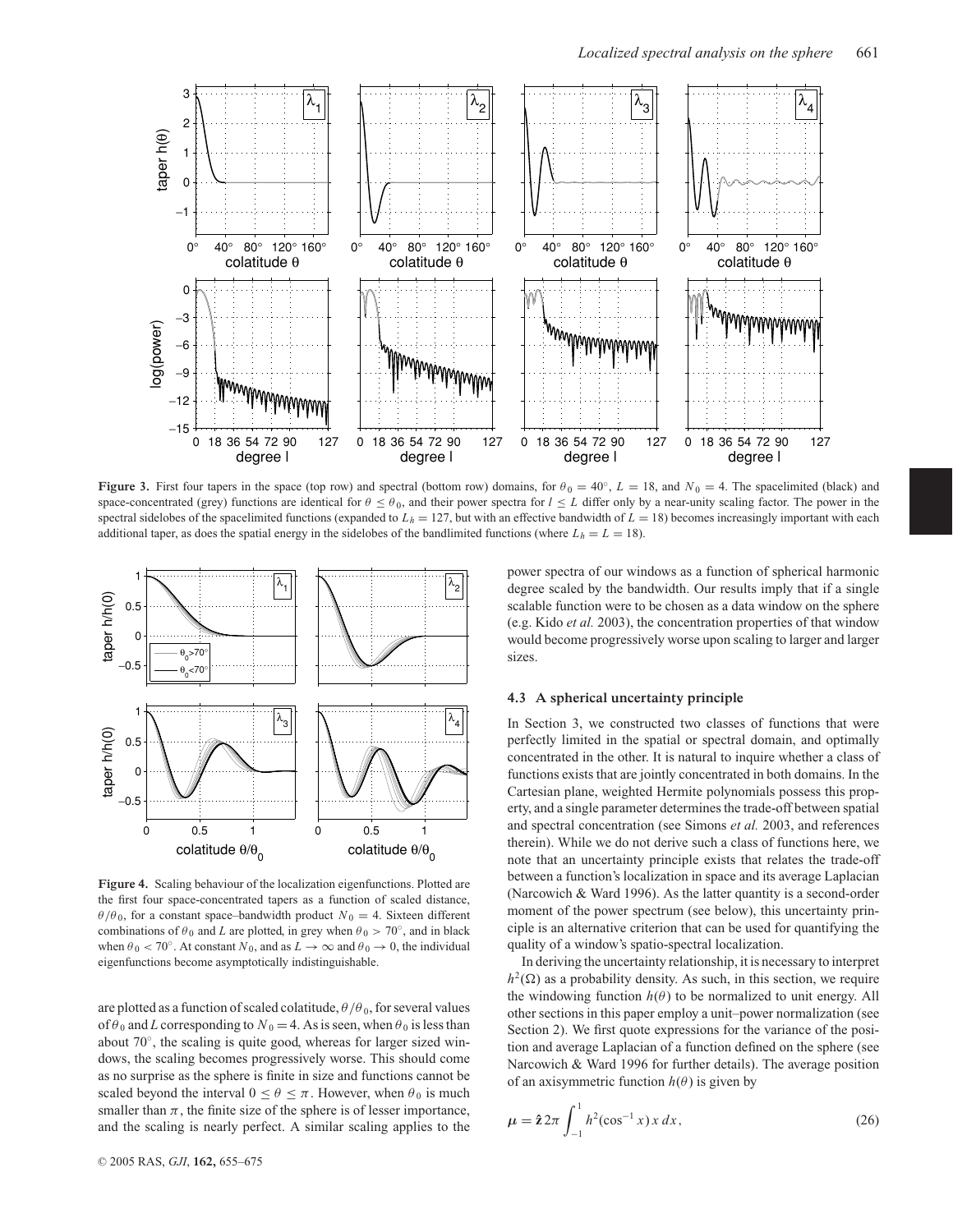where  $x = \cos \theta$ , and its variance is readily shown to be

$$
\sigma_{\mu}^{2} = 1 - |\mu|^{2}.
$$
 (27)

The Laplace-Beltrami operator on the surface of a sphere obeys the eigenvalue equation (e.g. Dahlen & Tromp 1998, Appendix B)

$$
\nabla_{\Omega}^2 Y_{lm}(\Omega) = -l(l+1)Y_{lm}(\Omega). \tag{28}
$$

Since  $h(\Omega)$  is periodic in the longitudinal coordinate  $\phi$ , the expectation of this operator can be shown to be the zero vector, and its variance is thus

$$
\sigma_{\mathcal{L}}^2 = \int_{\Omega} h(\theta) \left[ -\nabla_{\Omega}^2 h(\theta) \right] d\Omega = 4\pi \sum_{l=0}^{\infty} l(l+1) h_l^2. \tag{29}
$$

By using an identity derived from quantum mechanics, as well as the Schwarz inequality, Narcowich & Ward (1996) show that the following inequality holds:

$$
\sigma_z \sigma_L = \left(\frac{1-|\mu|^2}{|\mu|^2}\right)^{1/2} \left(4\pi \sum_{l=0}^{\infty} l(l+1) h_l^2\right)^{1/2} \ge 1, \tag{30}
$$

where  $\sigma_z = \frac{\sigma_\mu}{|\mu|}$ . This equation differs from theirs only by a constant that is related to our use of  $4\pi$ -normalized spherical harmonics.

The spherical uncertainty principle of eq. (30) states that the product of the variance of a function in the space domain and the variance of its Laplacian will always exceed a certain constant value. As shown by eq. (29), the variance of the Laplacian of a function is a second-order moment of its power spectrum. For the purposes of spatio-spectral localization, both terms in the uncertainty product should be as small as possible; the bound of unity for their product represents a theoretical lower limit.

We next use the uncertainty product  $\sigma_z \sigma_L$  as a criterion to evaluate the performance of our windows. This quantity is plotted in Fig. 5 for the first five space-concentrated tapers as a function of the space–bandwidth product,  $N_0$ , demonstrating that the uncertainty product depends almost exclusively upon the taper number *k* and  $N_0$ . In particular, regardless of the values chosen for  $\theta_0$  and *L*,



**Figure 5.** Spherical uncertainty product of the first five space-concentrated eigentapers of the localization problem for a variety of concentration regions  $\theta_0$  and bandwidths *L*, shown as a function of the space–bandwidth product, *N*0. The uncertainty product of the *k*th taper is seen to tend to an asymptotic value of  $2k - 1$ . The first taper in every sequence closely approaches the lower limit of unity.

the uncertainty product is empirically seen to rapidly approach an asymptotic value of  $2k - 1$  for  $N_0 \ge k + 1$ . In addition, we note that only the first space-concentrated taper approaches, and nearly attains, the lower limit of unity imposed by eq. (30). The uncertainty product for the spacelimited tapers is similar to that of the spaceconcentrated tapers and shows the same asymptotic behaviour.

While neither the first nor the second class of eigenfunctions were designed with the uncertainty product of eq. (30) as a minimization criterion (cf. Carruthers & Nieto 1968; Bluhm *et al.* 1995; Tegmark 1995; Kowalski et al. 1996; Tegmark 1996; González & del Olmo 1998; Kowalski & Rembieliński 2000, 2002), it is apparent from Fig. 5 that our best concentrated windows, optimized relative to eqs (11) and (22), perform extremely well with regard to this measure. The increasingly poor performance that is seen to occur with increasing taper number is a result of the fact that the power spectrum of our orthogonal data tapers becomes increasingly uniform within the bandwidth *L* with increasing taper number (see Fig. 3).

### **4.4 Performance comparisons with other windows**

We noted in Section 2 that a simple way to obtain localized direct spectral estimates on the sphere was to multiply a data set by a perfectly localized spherical cap. However, because of the sharp boundaries associated with this naive window, such an operation was shown to possess unfavourable spectral leakage characteristics. In particular, as a result of the infinite bandwidth of this window, power from every input spherical harmonic was seen to leak into all of the harmonics of the windowed field. Thus, if the power spectrum of the input field possessed a high dynamic range, the windowed spectrum could be significantly biased.

We also showed that some of the unfavourable aspects of windowing with a perfect spherical cap could be ameliorated by truncating the window coefficients beyond a certain degree. One approach developed by Simons *et al.* (1997), and subsequently used by McGovern *et al.* (2002), Lawrence & Phillips (2003), Smrekar *et al.* (2003), and Hoogenboom *et al.* (2004), is to truncate the spherical cap coefficients exterior to a degree close to the edge of the main spectral lobe. Using our definition of the space–bandwidth product, their truncated windows can be described as having  $N_0 = 1$ . As the first spectral lobe of a spherical cap corresponds to  $N_0 \approx 1.2$ , these windows are truncated within the main spectral lobe. Armed with the definition of the space-concentration factor  $\lambda$  of eq. (11), and with the uncertainty relationship of eq. (30), we are now in a position to formally contrast the performance of such spectrally truncated spherical-cap windows with our own space-concentrated bandlimited tapers.

In the upper portion of Fig. 6 we plot the concentration factor as a function of the space–bandwidth product for the two types of windows. As noted in Section 4.1, the first space-concentrated taper is near perfectly concentrated for all values of  $N_0 \geq 2$ . In contrast, the spectrally truncated spherical-cap windows are less well concentrated, and only slowly approach unity. Indeed, even for *N*<sub>0</sub> = 5, the concentration factor of this latter window is only ∼0.98. For the particular case of  $N_0 = 1$ , both types of windows are seen to be poorly concentrated, and only possess a concentration factor between 0.90 and 0.92. Thus, if these windows were to be used to spatially localize a geographic region on the sphere, up to 10 per cent of the signal could originate from outside the concentration region.

In the lower portion of Fig. 6 we plot the spherical uncertainty product,  $\sigma_z \sigma_L$ , as a function of the space–bandwidth product, *N*0, for both types of windows. As noted in Section 4.3, the first space-concentrated taper nearly attains the lower limit imposed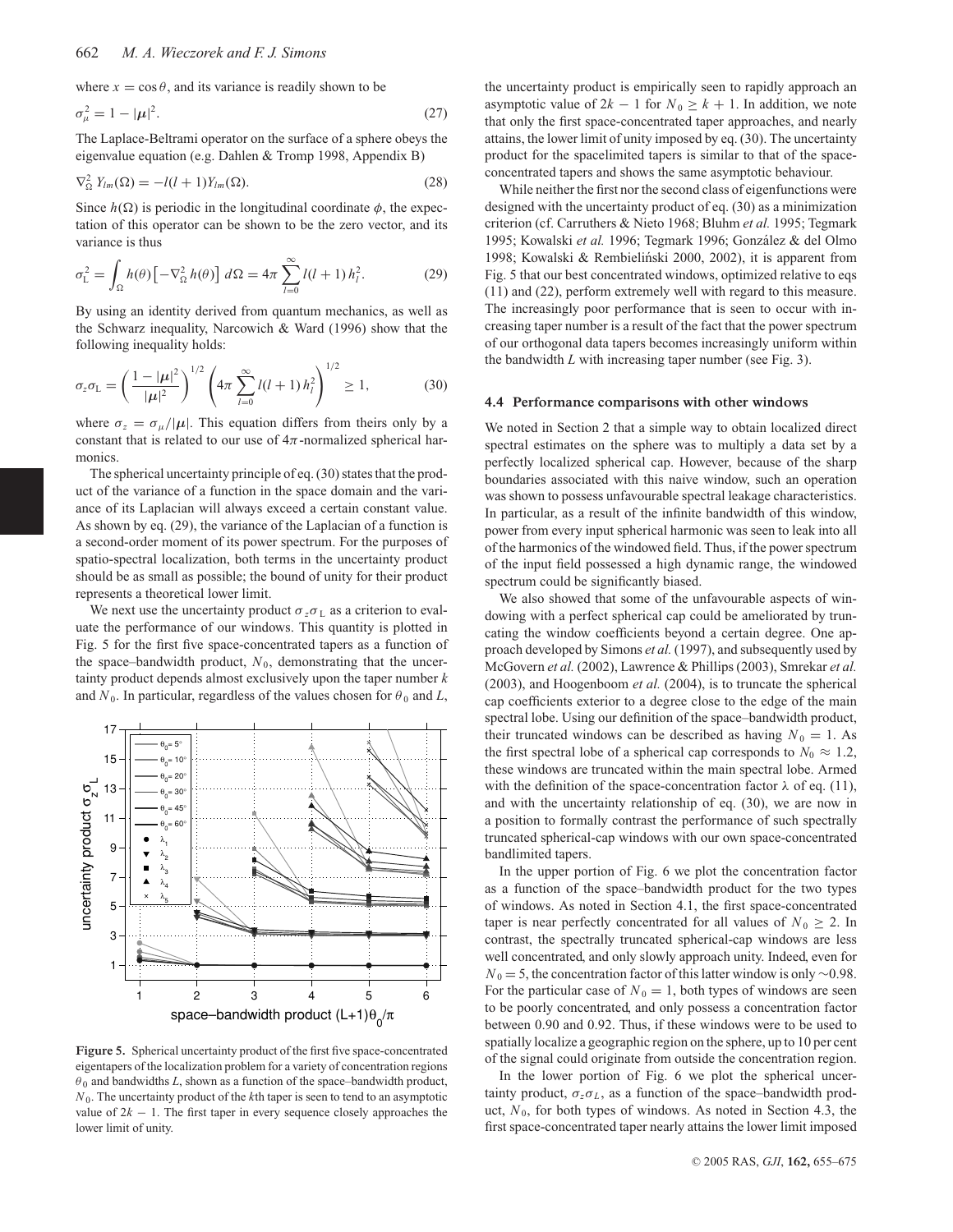

**Figure 6.** Comparison of the first space-concentrated tapers (solid lines) with those of a spectrally truncated spherical cap (dashed lines). (a) Concentration factor plotted as a function of the space–bandwidth product for several values of  $\theta_0$  and *L*. (b) Spherical uncertainty product plotted as a function of the space–bandwidth product  $N_0$ .

by the uncertainty product for all values of  $N_0 \geq 2$ . In contrast, for the spectrally truncated spherical-cap windows, the uncertainty product at first decreases, but then becomes progressively worse for all values of the space–bandwidth product greater than about 1.2. While the spectrally truncated spherical cap does perform better than our windows in a small interval near this minimum value, it is always inferior in terms of its spatial concentration factor.

# **5 MULTITAPER (CROSS-)SPECTRAL ANALYSIS**

It is well known in Cartesian analysis that the periodogram of a function, the squared Fourier coefficients of an unwindowed timelimited signal, does not yield a robust representation of its power spectrum (Percival & Walden 1993, Chap. 6). The drawbacks associated with a finite data length can be alleviated by forming a modified periodogram of the data tapered with a suitable window function. Thomson (1982) has also shown that it is often preferable to average the results obtained from several orthogonal tapers. His multitaper technique has many attractive attributes (e.g. Percival & Walden 1993, Chap. 7) and is directly applicable to our problem of localized spectral estimation on the sphere.

One benefit of an analysis with multiple orthogonal tapers is related to the fact that the combined energy of all data tapers is more evenly spread across the concentration region than that of any single window. As the energy of a single window is distributed nonuniformly over the data, the single-taper direct spectral estimates will never be completely representative of the region of interest; wherever the window energy approaches zero, the corresponding



**Figure 7.** Cumulative energy density distribution of *K* band limited axisymmetric data windows with  $\theta_0 = 40^\circ$ ,  $L = 18$  and  $N_0 = 4$ . More tapers ensure a more uniform energy density over the concentration region.

data will be downweighted and ultimately discarded. If, however, an average is formed of several direct spectral estimates from orthogonal tapers, then the energy coverage of the data will be more uniform (Walden 1990).

We illustrate the spatial coverage of our bandlimited axisymmetric data windows in Fig. 7 by plotting the normalized cumulative energy density as a function of colatitude  $\theta$  of a set of  $K$ tapers:

$$
dE(\theta, K) = 2\pi \sum_{k=1}^{K} \lambda_k \left[ h^{(k)}(\theta) \right]^2 \sin \theta \Bigg/ \sum_{k=1}^{K} \lambda_k.
$$
 (31)

Here, the energy of each taper is weighted by its corresponding eigenvalue in order to minimize the contribution of the poorly concentrated tapers. An alternative weighting scheme would be to average only the first  $N_0 - 1$  data tapers that are always near perfectly concentrated. When the first window is used alone  $(K = 1)$ , we notice a heavily downweighted energy density near the pole and near the rim of the polar cap at  $\theta_0$ . However, as more data tapers are included  $(K > 1)$ , the energy distribution progressively covers the concentration region more evenly (see also Simons *et al.* 2005). Thus, as in the Cartesian case, it is reasonable to expect that the average of multiple direct spectral estimates from an entire set of orthogonal tapers would be more representative of the desired concentration region than any given single taper.

In this section, we extend the Thomson (1982) technique of multitaper spectral analysis to the sphere using our newly constructed windows. First, for the case where the spectral coefficients of a global field are governed by a stationary stochastic process, we will quantify how windowed direct spectral estimates relate to the global power spectrum. Second, we show that the direct spectral estimates based on individual orthogonal tapers are approximately uncorrelated, and that the multitaper estimate of a single realization of a stochastic process approaches its theoretical value as more tapers are included (by increasing  $N_0$ ). Third, we discuss ways to remove the bias present in the localized spectrum. Finally, we describe how to obtain estimates of the spectral admittance and coherence between two data sets.

# **5.1 Bias of a localized (cross-)spectral estimate**

In Cartesian multitaper spectral analysis the true spectral power of a field is estimated by averaging windowed spectral estimates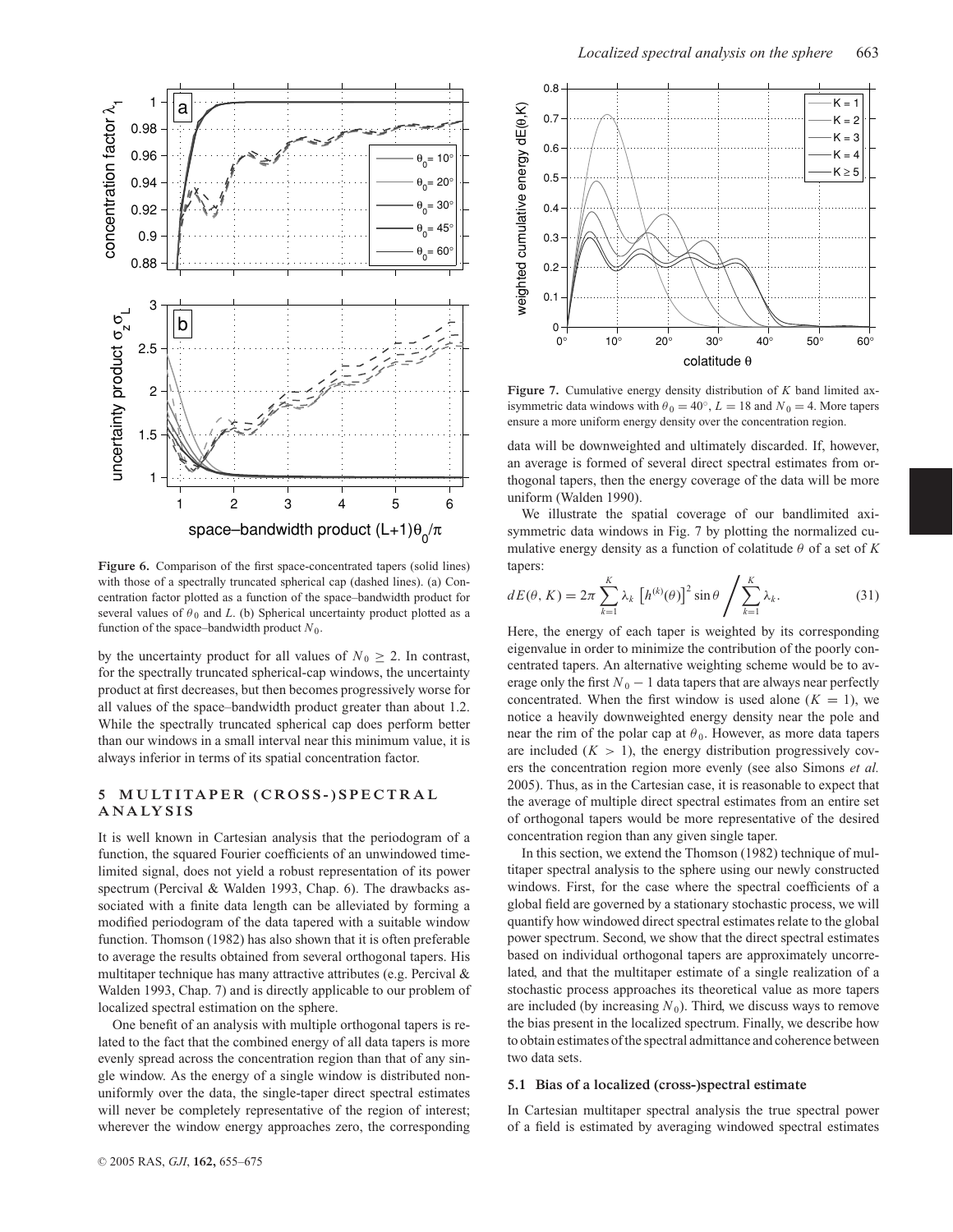from several orthogonal tapers (Thomson 1982). This is possible because the individual spectral estimates are asymptotically unbiased when the input signal is a smoothly varying stochastic process (e.g. Percival & Walden 1993, Chap. 6). Our understanding of spectral analysis in the Fourier domain is facilitated because the windowed power relates to the coefficients of data and windows by a convolution in the spectral domain. Here, we show that on the sphere, the power spectrum of a function windowed by our axisymmetric tapers is a nearly unbiased estimate of the global spectrum when the spectral coefficients of the data are governed by a white stochastic process. The bias can be significant when the spectrum of the data is red, but it is easily quantifiable as the effect of an operation that is reminiscent of a spectral convolution.

To show this, consider two functions on the sphere,  $f(\Omega)$  and  $g(\Omega)$ , each multiplied by an axisymmetric window  $h(\theta)$ . The product of the coefficients of the windowed fields at degree *l* and order *m* is given by

$$
\Phi_{lm}\Gamma_{lm} = \frac{1}{4\pi} \int_{\Omega} \left[ h(\theta) \, f(\Omega) \right] Y_{lm}(\Omega) \, d\Omega
$$
\n
$$
\times \frac{1}{4\pi} \int_{\Omega} \left[ h(\theta) \, g(\Omega) \right] Y_{lm}(\Omega) \, d\Omega,\tag{32}
$$

and the cross-power spectrum of these windowed fields is, as previously defined in eq. (9), equal to

$$
S_{\Phi\Gamma}(l) = \sum_{m=-l}^{l} \Phi_{lm} \Gamma_{lm}.
$$
 (33)

Before proceeding any further, it is useful to comment on the meaning of the above equation. By definition,  $S_{\Phi\Gamma}$  is the global cross-power spectrum (expressed in global spherical harmonic basis functions) of the windowed fields  $\Phi(\Omega) = h(\theta) f(\Omega)$  and  $\Gamma(\Omega) = h(\theta)g(\Omega)$ . However, as a result of the windowing procedure, this power spectrum is based almost exclusively on data within the concentration region. For this reason, we refer to  $S_{\Phi\Gamma}$  as a localized direct power spectral estimate. When the global fields  $f(\Omega)$  and  $g(\Omega)$  are stationary, it is intuitive to expect that the localized power spectrum  $S_{\Phi\Gamma}$  will be a function of, and approximate, the true global power spectrum  $S_{fg}$ ,

$$
S_{\Phi \Gamma} \approx S_{fg},\tag{34}
$$

in a yet to be determined way. In essence, a local subset of the data is used to estimate the global (cross-)power spectrum of the stochastic process that generated them. When  $f(\Omega)$  and  $g(\Omega)$  are not stationary, wemay think of eq. (34) as approximating the global power spectrum as if the data within the concentration region were representative of the entire sphere, thus enabling non-stationary analysis by assuming local stationarity over the concentration region.

If global data are to be regarded as governed by an underlying stochastic process, we must for the moment assume that many realizations of such a process are available for analysis. This will enable us to calculate the theoretically expected values of the localized spectra by averaging over all possible realizations of the random variables. How well a single realization of a stochastic process can be approximated by these expectation values will be illustrated in Section 5.2.

In order to obtain an analytic expression for the expected value of the localized power spectrum, we will make three simplifying assumptions. First, we will assume that  $f(\Omega)$  and  $g(\Omega)$  are fields generated by globally uniform and isotropic processes. This implies that their localized power spectra are invariant under a rotation of the spatial coordinates, and as such, the centring of our windows

on  $\theta = 0^\circ$  is by no means restrictive. Second, we will assume that the coefficients  $f_{lm}$  are random variables with zero mean and with a variance that only depends upon the spherical harmonic degree *l*. Finally, we will assume that the spectral coefficients of  $f(\Omega)$  and  $g(\Omega)$  are linearly related by an isotropic admittance function  $g_{lm} =$  $Z_l f_{lm}$ . Using these assumptions, we show in Appendix C that the expectation of the localized spectrum  $S_{\Phi\Gamma}$ , or its average value over all possible realizations of the random variable  $f_{lm}$ , is related to the true global spectrum  $S_{fg}$  as follows:

$$
\langle S_{\Phi\Gamma}(l)\rangle = (2l+1)\sum_{j=0}^{L_h} h_j^2 \sum_{i=l'-j|}^{l+j} S_{j\bar{g}}(i) \begin{pmatrix} i & j & l \\ 0 & 0 & 0 \end{pmatrix}^2.
$$
 (35)

For our spacelimited tapers, *Lh* is much greater than *L*. However, given the shape of their spectra, the sum over *j* can in practice be truncated at the effective bandwidth *L*.

Eq. (35) is valid for any arbitrary axisymmetric windowing function  $h(\theta)$ , and shows that the expected cross-power spectrum of the windowed fields is related to the global cross-power spectrum by an operation acting like a convolution in the spectral domain. The original spectrum  $S_{fg}$  is smoothed to yield the localized spectrum  $S_{\Phi\Gamma}$ , and the windowed cross-spectral estimate at degree *l* receives contributions from the global spectrum over the range  $|l - L_h| \leq$  $l \leq l + L_h$ .

Independently from our work, the smoothing of the global power spectrum that occurs when a non-global data set is expanded in spherical harmonics has been studied by Peebles (1973) and Hauser & Peebles (1973) for astronomical purposes. Wandelt *et al.* (2001) and Hivon *et al.* (2002) have additionally given expressions analogous to our eq. (35) applicable to arbitrary non-axisymmetric windows for applications in cosmology.

We emphasize that since the global fields to be analysed were assumed to be stationary, eq. (35) cannot be used to obtain localized spectral estimates of an arbitrary non-stationary field. Nevertheless, this equation has two important uses. First, if one has a theoretical expression for the global (cross-)power spectrum that is based upon a stationary model, it can be used to obtain the theoretical windowed power spectrum. This spectrum can then be compared with localized spectral estimates of real observations. Second, given a localized (cross-)power spectrum of data on the sphere, it can be used to invert for a global power spectrum by assuming the localized region is representative of the whole sphere (see Section 5.3 for further details).

As demonstrated in the introduction of this section, the energy coverage of the concentration region becomes cumulatively more uniform when an increasing number of orthogonal data tapers is averaged. It is thus reasonable to suspect that a weighted average of spectra obtained by windowing with different tapers will be statistically more representative of the data than a localized direct spectrum obtained after windowing with a single taper. With this in mind, we define a multitaper spectral estimate as the average of  $K \leq L + 1$ direct spectral estimates,

$$
S_{\Phi\Gamma}^{(mt)}(l) = \sum_{k=1}^{K} a_k S_{\Phi\Gamma}^{(k)}(l),
$$
\n(36)

where  $a_k$  is a generic weighting function, and  $S^{(k)}$  is the spectrum obtained after windowing the data with the *k*th eigentaper *h*(*k*) . In general, the optimal form of the weights will be dependent upon several factors including the spherical harmonic degree, the spectral bandwidth of the window, and the actual spectrum of the localized data (Thomson 1982; Percival & Walden 1993). Nevertheless, a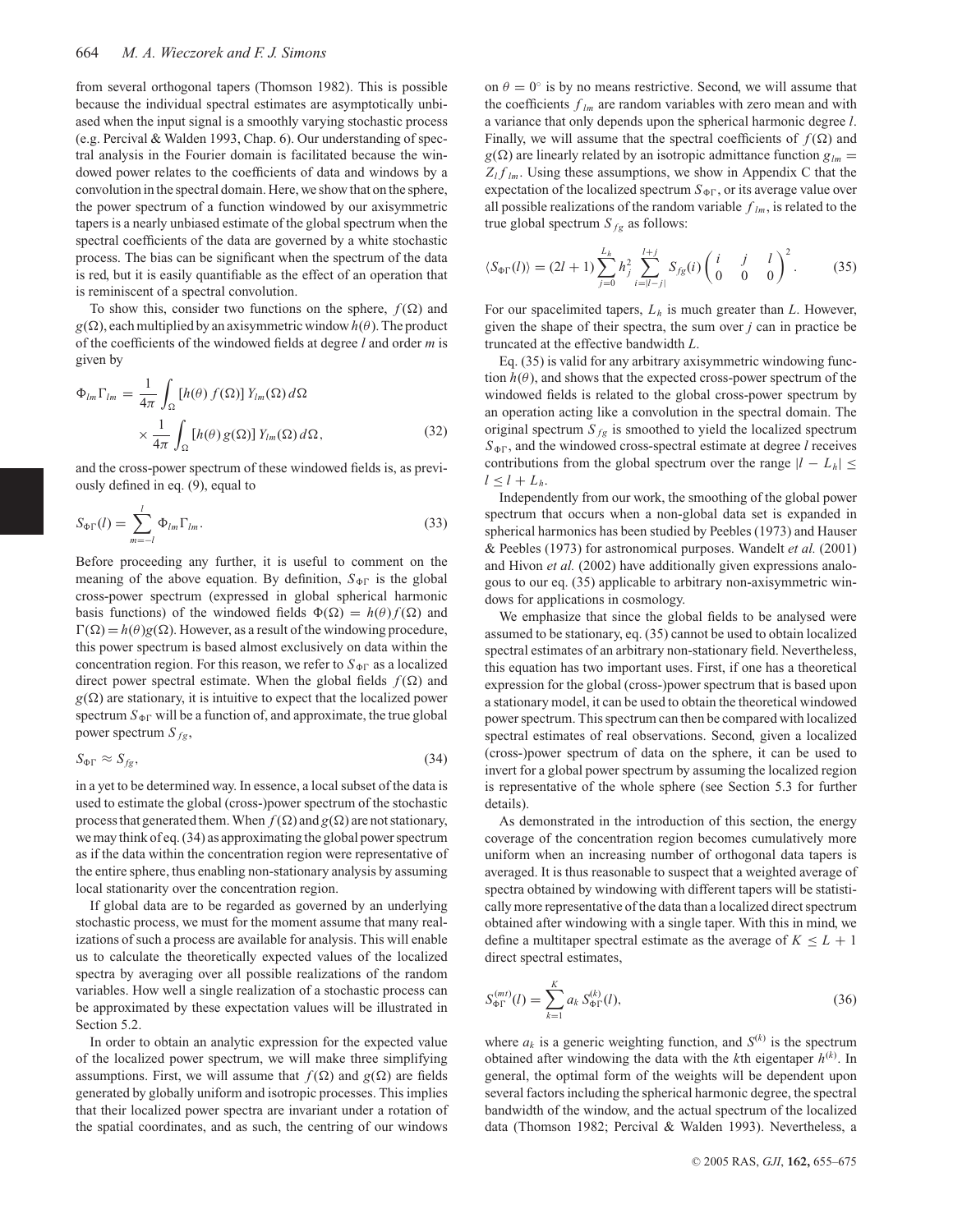minimal requirement will be that poorly concentrated tapers are given near-zero weights.

In Appendix C, we derive expressions for the multitaper spectral estimates using our bandlimited tapers, when, as in eq. (31), the weights given to each individual spectrum are proportional to the eigenvalue of the eigentaper:

$$
a_k = \frac{\lambda_k}{\sum_{i=1}^{L+1} \lambda_i}.\tag{37}
$$

For the case of our family of bandlimited tapers, the expectation of the multitaper spectral estimate of eq. (36) is given by the expression

$$
\langle S_{\Phi\Gamma}^{(mt)}(l)\rangle = \frac{(2l+1)}{\text{tr}\,\mathbf{D}} \sum_{j=0}^{L} D_{jj} \sum_{i=l'-j}^{l+j} S_{fg}(i) \begin{pmatrix} i & j & l \\ 0 & 0 & 0 \end{pmatrix}^2, \quad (38)
$$

where we have denoted the sum of the eigenvalues by the trace of the kernel **D** (eq. 13). While eq. (38) is convenient for computational purposes and will be used throughout this subsection, a more conservative weighting scheme would be to equally weight only those eigenspectra that possess eigenvalues near unity (see Section 5.4).

Fig. 8 shows the relationship between the globally known power spectrum and the expectation of the localized individual and multitaper spectral estimates of eqs (35) and (38). We consider global power spectra given by a power law

$$
S_{ff}(l) \sim l^{\beta},\tag{39}
$$

and illustrate the theoretical effect of windowing the data with bandlimited tapers,  $L = 17$ , spatially concentrated within  $\theta_0 = 30^\circ$ , and thus characterized by a Shannon number  $N_0 = 3$ . For our first example, plotted in Fig. 8(a), we assume that this power spectrum is white  $(\beta = 0)$  and bandlimited ( $L_f = 100$ ). We show the expectation of the localized estimates using each of the first three tapers, according to eq. (35), and the expectation of the multitaper estimates of eq. (38). In the wavelength range  $l < L$ , the windowed spectral estimates are seen to be heavily biased. Between  $L \leq l \leq L_f - L$ , the spectral estimates approach their globally known value as *l* increases, and here, the maximum spectral bias is always less than 50 per cent. Finally, for  $L_f - L < l \leq L_f + L$ , the spectral estimates approach zero. This is simply a result of the fact that this wavelength range receives increasing contributions from the input power spectrum beyond the bandwidth of the input data,  $L_f$ , which is here assumed to be zero. If the input data were not bandlimited to  $L_f$ , but were simply truncated at this degree, then the spectral estimates for  $l > L_f - L$  would be unreliable.

Fig. 8(b) shows multitaper spectral estimates of the same white stochastic process using windows with several different values of



**Figure 8.** The expectation of individual and multitaper localized spectral estimates of power-law (∼*l* <sup>β</sup> ) stationary stochastic processes. (a) Windowed spectrum using each of the first three bandlimited tapers (grey lines) and multitaper spectral estimate (solid black line), compared to the known global input spectrum (dashed black line). Here,  $\beta = 0$ ,  $\theta_0 = 30^\circ$ ,  $L = 17$ , and  $N_0 = 3$ . (b) Multitaper spectral estimates plotted as a function of *l/L* for several values of  $N_0$  obtained by varying  $\theta_0$  with  $L = 17$ , for  $\beta = 0$ . (c–e) Same as (a) except for  $\beta = 0$ ,  $-1$  and  $-2$ , on a logarithmic scale. (f–h) Same as (b), except for  $\beta = 0$ ,  $-1$  and  $-2$ , on a logarithmic scale.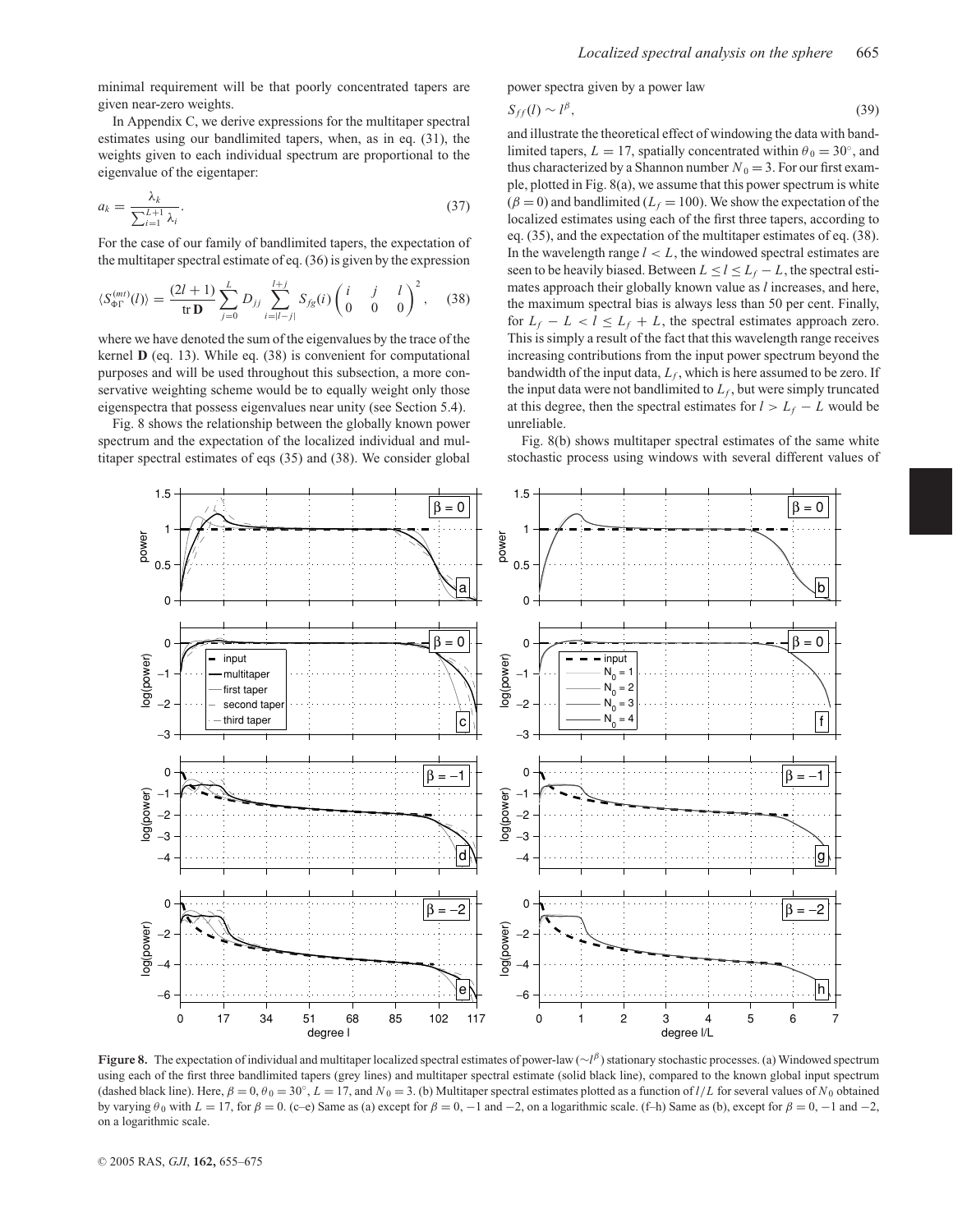$N_0$ . Here, we varied the spatial concentration  $\theta_0$  but kept the bandwidth  $L = 17$  unchanged. The results are shown as a function of  $l/L$ , the spherical harmonic degree scaled by the spectral bandwidth of the window. Regardless of the value of  $N_0$ , all curves are nearly identical. Around the bandwidth of the window at  $l = L$ , the spectral bias is approximately 20 per cent, but this decreases to less than 3 per cent when  $l = 2L$ .

The remaining panels of Fig. 8 show that the situation is considerably different when the input spectra are red ( $\beta$  < 0). Figs 8(c)–(e) show plots analogous to Fig. 8(a) on a logarithmic scale for  $\beta =$ 0, −1 and −2. The spectral bias can be significant for 0 < *l L*, and the localized spectral estimates of non-white processes are seen to approach the global values with increasing *l* more slowly. Indeed, for  $\beta = -2$ , the spectral bias close to  $l = L$  is about two orders of magnitude. This is simply a result of eq. (35) which shows that the windowed power spectrum is the result of smoothing the known global spectrum with the window coefficients: the more the input spectrum is red, the greater is the contribution of the lowdegree high-power terms to the windowed spectrum. This results everywhere in a positive bias. Figs 8(f)–(h) illustrate this effect for varying values of  $N_0$ , as in Fig. 8(b), but on a logarithmic power scale.

We must emphasize that, when using axisymmetric windowing functions, it is only possible to estimate isotropic (cross-)power spectra as a function of the degree *l*, but not the order *m*. Eq. (C13) in the Appendix can be used to show that the expected values of the windowed power as a function of both *l* and *m* are drastically different from the global values for individual harmonics. This can be interpreted as being due to the fact that while the cumulative energy density coverage of the concentration region, as defined in eq. (31), is nearly uniform as a function of  $\theta$  for our axisymmetric windows (see Fig. 7), the energy per unit area within the region is not. Nonzonal windows are required to obtain a uniform energy coverage per unit area (see Simons *et al.* 2005), and with these, it should be possible to obtain spectral estimates for individual harmonics, thus allowing the estimation of (cross-)power spectral anisotropy (e.g. Simons *et al.* 2003).

## **5.2 Variance of a localized (cross-)spectral estimate**

The results derived in Section 5.1 apply to ensemble averages: eqs (35) and (38) are applicable only to the case when the (cross- ) spectral estimates are averaged over all possible realizations of the random variables  $f_{lm}$ . In most data applications, such as in planetary gravity and topography analysis, only a single realization will be available. The question thus arises as to whether the windowed spectral and cross-spectral estimates of a single realization of a stochastic process will be well approximated by the theoretical expectation values of the previous section. Here, we will first show that the spectral estimates obtained from our individual orthogonal tapers are approximately uncorrelated. By treating these individual spectral estimates as separate realizations of the data, we then show that the multitaper estimate approaches the theoretical value as the number of tapers used increases.

The variance of the multitaper estimate as a function of degree *l* and the number of employed tapers *K* can be calculated in a manner analogous to the Cartesian case (see Walden *et al.* 1994). The derivations are relegated to Appendix D, and here we only quote the result for the variance of the multitaper power-spectral estimate of a single field,  $f(\Omega)$ . While the equations in Appendix D are valid for any arbitrarily weighted multitaper estimate, here we focus on a multitaper estimate that is the unweighted average of  $K \leq L + 1$ 

individual eigenspectra, that is,

$$
S_{\Phi\Phi}^{(mt)}(l) = \sum_{k=1}^{K} a_k S_{\Phi\Phi}^{(k)}(l) \quad \text{and} \quad a_k = 1/K. \tag{40}
$$

In this case, the variance of the multitaper estimate is

$$
\text{var}\left\{S_{\Phi\Phi}^{(mt)}(l)\right\} = \frac{2}{K^2} \sum_{j=1}^K \sum_{k=1}^K \sum_{m=-l}^l \left\langle S_{\Phi\Phi}^{(j,k)}(l,m)\right\rangle^2,\tag{41}
$$

where

$$
\langle S_{\Phi\Phi}^{(j,k)}(l,m)\rangle = \sum_{l_1}^{L_h} h_{l_1}^{(j)} \sum_{l_2}^{L_h} h_{l_2}^{(k)} \sum_{i=i_{\text{min}}}^{i_{\text{max}}} S_{ff}(i) \tag{42}
$$

$$
\times \frac{\sqrt{(2l_1+1)(2l_2+1)}}{2l+1} C_{i0l_10}^{l0} C_{i0l_20}^{l0} C_{iml_10}^{lm} C_{iml_20}^{lm},
$$

with  $i_{\min} = \max(|m|, |l - l_1|, |l - l_2|)$  and  $i_{\max} = \min (l + l_1, l)$  $+ l_2$ ). We use Clebsch–Gordan coefficients instead of Wigner 3-*j* symbols for compactness, and made the assumption that the windowed coefficients follow a Gaussian distribution (see Appendix D for more details).

Fig. 9 shows the behaviour of the variance of the multitaper spectral estimates of a white stochastic process ( $\beta = 0$ ). Again, this is illustrated with our bandlimited windows for  $\theta_0 = 30^\circ$ ,  $L = 29$ , and  $N_0 = 5$ . Fig. 9(a) shows the standard deviation of the multitaper estimate as a function of the degree, *l*, and the number of tapers, *K*. It is immediately seen that the uncertainty of the estimates for *l*  $\leq$  *L* is generally much larger than for *l* > *L*, and that the standard deviation of the spectral estimates decreases with increasing *l*. In particular, for  $K = 1$ , when  $l = L$ , the standard deviation of the power spectral estimate is about 46 per cent of the known global value, whereas when  $l = 2L$ , the uncertainty decreases to 32 per cent. This reduction relates to the fact that the number of equivalent wavelengths covering the concentration region increases with the degree *l*.

Cross-sections through Fig. 9(a) are plotted in Fig. 9(b) for the degree multiples*l* = 29, 58 and 87 (solid black lines), along with the standard deviations that would arise if the spectral estimates from our orthogonal tapers were completely uncorrelated, calculated by setting the cross-terms  $j \neq k$  in eq. (41) to zero (dashed black lines). Both sets of curves are slightly different, implying that the spectral estimates are not perfectly uncorrelated. Nevertheless, given their similarity in magnitude and form, to a good approximation we can think of the spectral estimates obtained from our orthogonal tapers as approximately uncorrelated, as in the Cartesian case (Walden *et al.* 1994). Fig. 9(b) also shows that the decrease in the standard *et al.* 1994). Fig. 9(b) also shows that the decrease in the standard deviation is roughly proportional to  $1/\sqrt{K}$  when the number of utilized tapers is smaller than  $N_0$  (grey lines). The uncertainty would utilized tapers is smaller than  $N_0$  (grey lines). The uncertainty would<br>decrease exactly as  $1/\sqrt{K}$  if the individual spectral estimates were both uncorrelated and possessed the same variance.

In Fig. 9(c), we plot the total covariance matrix of the individually tapered direct spectral estimates for one spherical harmonic degree,  $l = 2L$ . It is roughly diagonal, which supports our above assertion that the power spectral estimates associated with individual orthogonal tapers are approximately uncorrelated. We further observe that the variance of the power spectral estimates is largest for the best concentrated taper, at first decreases as the taper number increases, and increases again towards the worst concentrated tapers. In essence, by employing our best (worst) concentrated windows as data tapers, the associated spectral estimates are based upon only that limited portion of the data which resides within (outside of) the concentration region. In contrast, the energy distribution of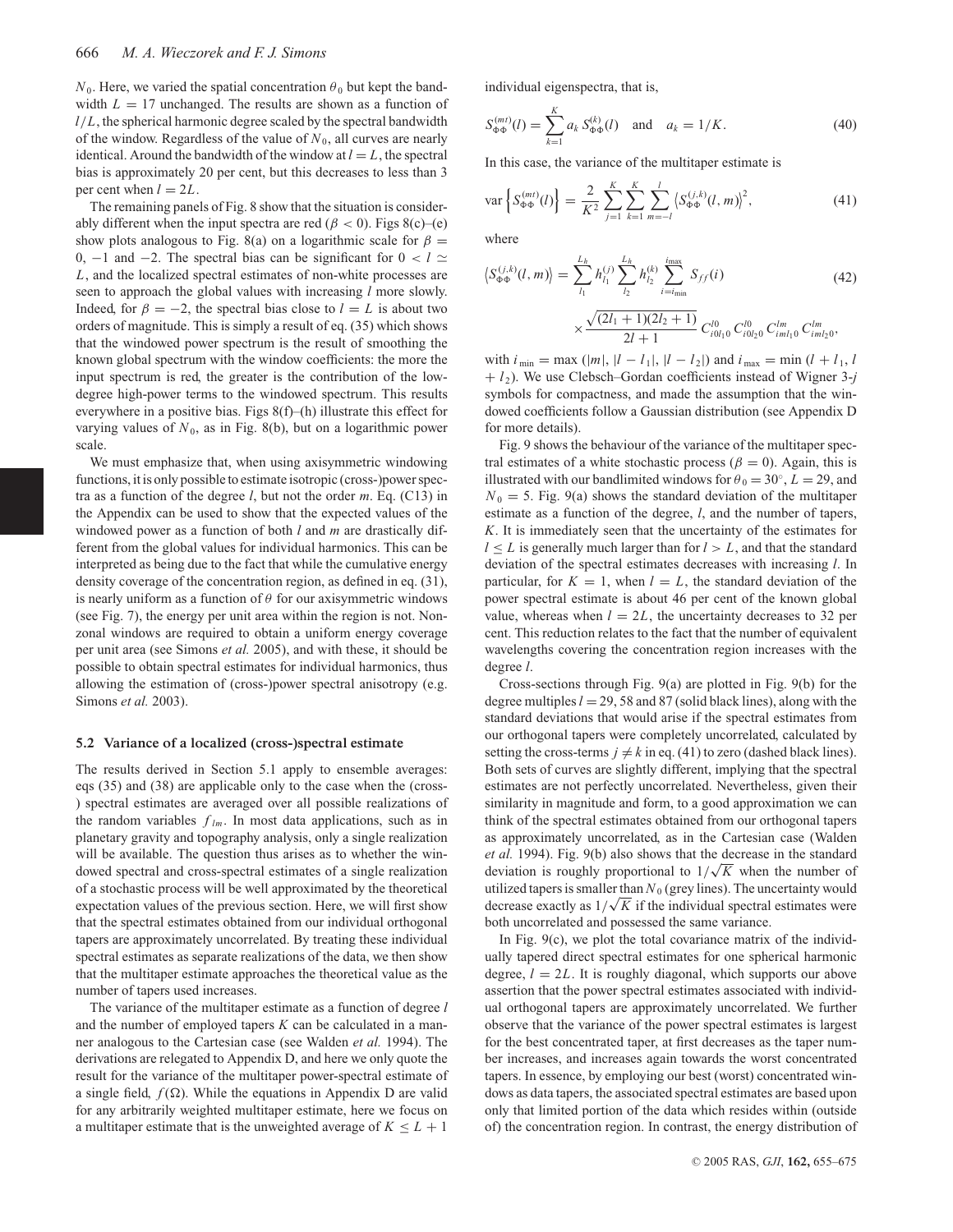

**Figure 9.** (a) Standard deviation at degree *l* of localized multitaper spectral estimates of a  $\beta = 0$  power-law process, as a function of the number of tapers used, *K*, when  $\theta_0 = 30^\circ$ ,  $L = 29$  and  $N_0 = 5$ . Values less than 1/30 of the maximum are in white. (b) Standard deviations as a function of *K* at the degree multiples  $l = 29, 57$  and 87 (solid lines), the uncertainty that would arise if the individual estimates were uncorrelated (dashed lines), and the arise it the matyloual estimates were uncorrelated (dashed lines), and the curve for uncorrelated estimates of constant variance,  $1/\sqrt{K}$  (grey lines), scaled by the variance at  $K = 1$ . (c) Entire covariance matrix of tapered direct spectral estimates for  $l = 2L$ . Values below 1/100 of the maximum are in white.

the intermediate tapers more evenly covers the entire sphere, which bases these estimates on a relatively larger quantity of data. If the input data were stationary, any data taper could be used for obtaining spectral estimates. However, for non-stationary data only those tapers that are near perfectly concentrated should be employed. We have confirmed that the basic properties of Fig. 9 hold when the input spectra are red ( $\beta$  < 0). In particular, if the standard deviation is scaled by the input power spectrum, we have confirmed that it is approximately independent of the spectral slope  $\beta$  when  $l \gg L$ .

Finally, in Fig. 10, we address the question as to whether the windowed spectrum of a single realization of a stochastic process approximates its theoretical expectation. We plot the eigenvalueweighted multitaper (thick solid lines) and first four windowed (thin solid lines) spectrum estimates and compare these to the theory of eqs. (35) and (38) (dashed lines), for a single realization of a white Gaussian stochastic process with  $\theta_0 = 30^\circ$ ,  $L = 29$  and  $N_0 = 4$ . The individual spectral estimates for a single taper vary by almost ±50 per cent about the expected value and only slightly improve as*l* increases, consistent with the theoretical results presented in Fig. 9. However, since we have shown that the spectra are approximately



**Figure 10.** Individual and multitapered power spectra for a single realization of a  $\beta = 0$  power-law stochastic processes (solid lines), and their theoretical expectations (dashed lines), for  $\theta_0 = 30^\circ$ ,  $L = 23$ , and  $N_0 =$ 4. From bottom to top, spectra are for the first three tapers (thin lines) and multitaper estimate (thick lines). The input power spectrum is defined to be unity for  $L_f \le 157$ , and all curves are offset for clarity.

uncorrelated, they can be thought of as each representing a different realization of the underlying stochastic process. For  $l > L$  the theoretical expectation values for each taper are nearly identical, and thus we should expect the multitaper estimate of these spectra to resemble its theoretical expectation value (which is obtained by averaging over all possible realizations of the random variables) more closely than any of the individual estimates. This is indeed seen to be the case for the multitaper estimate of the example plotted in Fig. 10.

#### **5.3 Inverting for the global power spectrum**

We showed in Section 5.1 that the expectation of the windowed power spectrum of stationary data relates to the global spectrum by a simple smoothing operation. Here we address the question of whether it is possible to invert for the global spectrum from a knowledge of the smoothing operation and the expectation of a measured windowed spectrum. We emphasize that (geophysical) data distributed on a sphere are in general non-stationary. Nevertheless, in that case, the inverted global power spectrum could be interpreted as the spectrum that would arise if the localized data were representative of the entire sphere.

Since the smoothing operations of eqs (35) and (38) are linear, it will be useful to proceed using matrix notation. We define  $S^{(k)}_{\Phi\Gamma}$  to be a vector of the windowed cross-spectral estimates measured up to a maximum degree  $L_{\Phi\Gamma}$ , which thus has a dimension of  $L_{\Phi\Gamma}$  + 1. These windowed cross-spectral estimates depend upon the first  $L_{\Phi\Gamma} + L$  degrees of the unknown global cross-power spectrum which we collect in the vector  $\mathbf{S}_{fg}$  of dimension  $L_{\Phi\Gamma} + L + 1$ . After relabeling indices and using the symmetry properties of the Wigner 3-*j* symbols, eq. (35) can be written as

$$
\left\langle \mathbf{S}_{\Phi\Gamma}^{(k)} \right\rangle = \mathbf{M}^{(k)} \, \mathbf{S}_{fg},\tag{43}
$$

where the elements of the  $(L_{\Phi\Gamma} + 1) \times (L_{\Phi\Gamma} + L + 1)$  matrix  $\mathbf{M}^{(k)}$ are given by

$$
M_{ij}^{(k)} = (2i+1) \sum_{l=0}^{L} (h_l^{(k)})^2 \begin{pmatrix} i & j & l \\ 0 & 0 & 0 \end{pmatrix}^2,
$$
 (44)

with indices*i* and *j*starting at 0. Eq. (43) is simply the matrix version of eq. (35). Analogously, the expectation of the multitaper spectral estimate is related to the global spectrum by

$$
\left\langle \mathbf{S}_{\Phi\Gamma}^{(mt)} \right\rangle = \mathbf{M}^{(mt)} \, \mathbf{S}_{fg},\tag{45}
$$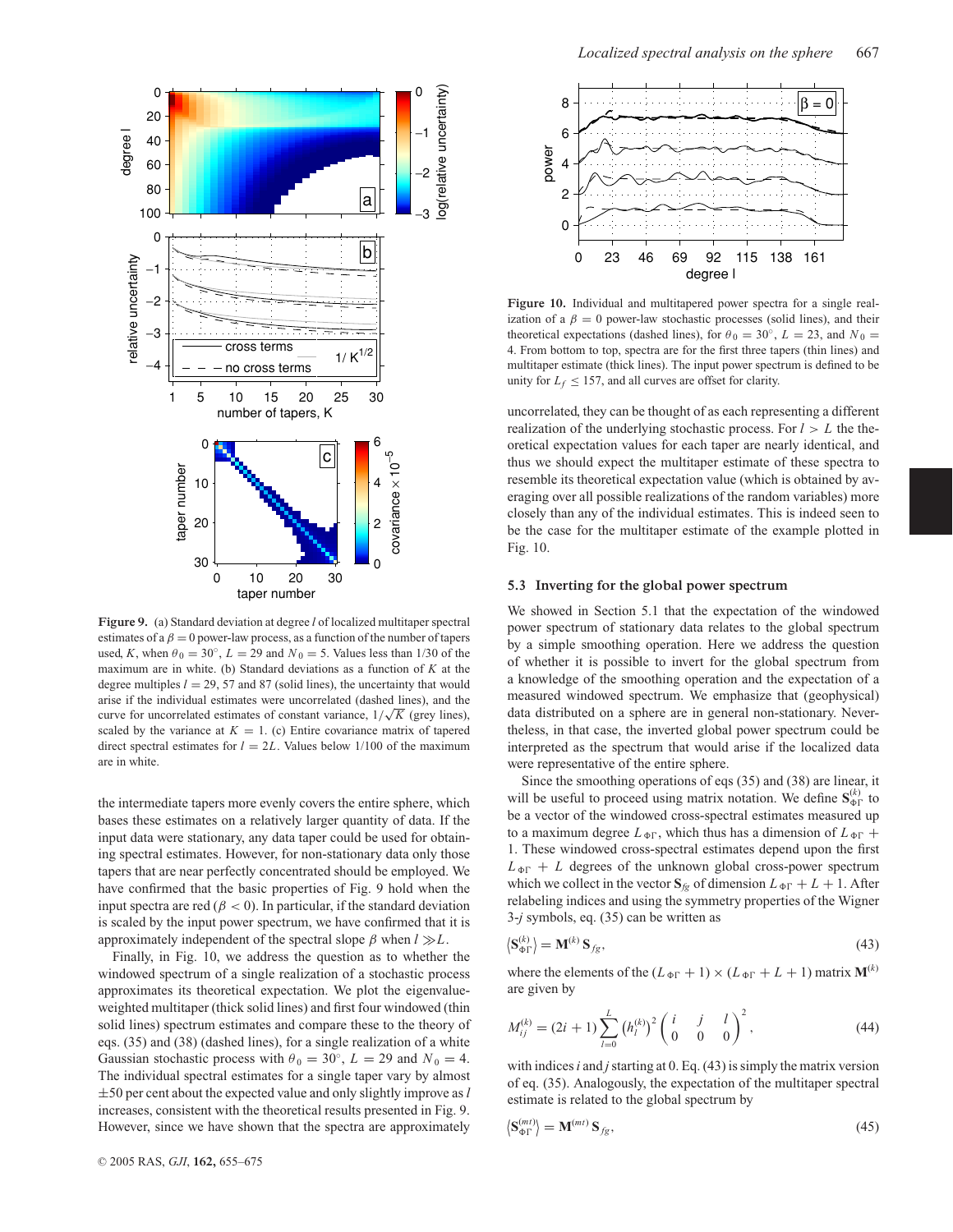where

$$
\mathbf{M}^{(mt)} = \sum_{k=1}^{K} a_k \, \mathbf{M}^{(k)}.\tag{46}
$$

Eq. (45) is the matrix version of eq. (38). As there are always fewer windowed power spectral coefficients than global coefficients in eqs (43) and (45), it is fundamentally impossible to uniquely invert for the true global spectrum without imposing additional constraints, such as positivity or a minimum norm. Methods for solving the nonnegative least squares problem can be found in Lawson & Hanson (1995, Chap. 23).

Independently from our work, in cosmology, **M** is known as a mode coupling matrix (e.g. Wandelt *et al.* 2001; Hivon *et al.* 2002). Truncating this matrix to be square, it is possible under some conditions to obtain a deconvolved unbiased estimate of the power spectrum by simple matrix inversion (Efstathiou 2004). For a binary window masking contaminating sky sources, this approach has been followed by Hinshaw et al. (2003).

### **5.4 Localized admittance and coherence estimation**

If the spectral coefficients of a function on the sphere are realizations of a white Gaussian process, we have seen that the localized multitaper spectral estimate of eq. (36) obtained by windowing with several orthogonal tapers is approximately unbiased. While the spectral estimate can be significantly biased when the global spectrum is red, this bias is easily quantifiable via eqs (35) and (38), and can potentially be removed by inversion. Here, we describe how localized spectral and cross-spectral estimates of two fields defined on the sphere can be used to estimate their localized spectral admittance and coherence functions.

In the foregoing we have generally defined the multitaper spectral estimate as a weighted sum of spectra from windowed data, the weight given by the eigenvalue of the window (eqs 36–37). The explicit assumption of stationary input fields renders the exact manner in which tapered estimates are weighted unimportant: employing a taper with poor concentration properties has little impact when the data are governed by the same process everywhere. In geophysical applications this is unlikely to ever be the case, and we thus advocate a stricter definition of the multitaper estimate in which only those tapers that are near perfectly concentrated are used  $(\lambda_k \approx 1)$ . In particular, we suggest an average of only the first  $K = N_0 - 1$ tapers:

$$
S_{\Phi\Gamma}^{(mt)}(l) = \frac{1}{K} \sum_{k=1}^{K} S_{\Phi\Gamma}^{(k)} = \frac{1}{K} \sum_{k=1}^{K} \sum_{m=-l}^{l} \Phi_{lm}^{(k)} \Gamma_{lm}^{(k)}.
$$
 (47)

While the theoretical uncertainties associated with these estimates can be calculated via eqs (41) and (42), depending upon the chosen parameters, this can be somewhat computationally expensive. It is thus more practical to estimate the uncertainties from the multitaper sample variance (see also Thomson & Chave 1991):

$$
\text{var}\left\{S_{\Phi\Gamma}^{(mt)}(l)\right\} = \frac{1}{K-1} \sum_{k=1}^{K} \left( \sum_{m=-l}^{l} \Phi_{lm}^{(k)} \Gamma_{lm}^{(k)} - S_{\Phi\Gamma}^{(mt)}(l) \right)^2. \tag{48}
$$

As was shown in Section 5.2, when the spherical harmonic degree is greater than the bandwidth *L* of the tapers, the variance decreases approximately as  $1/K$  for  $K < N_0$ .

Next, consider that the spectral components of two fields are linearly related by an equation of the form

$$
g_{lm} = Z(l) f_{lm} + I_{lm}, \t\t(49)
$$

where  $Z_l$  is an isotropic admittance function, and  $I_{lm}$  is either some form of measurement noise, or that portion of the signal that is not described by the admittance model. Multiplying both sides by *f lm*, summing over all *m*, and rearranging yields the following expression for the admittance:

$$
Z(l) = \frac{S_{fg}(l)}{S_{ff}(l)} - \frac{S_{If}(l)}{S_{ff}(l)}.
$$
\n(50)

If the spectral coefficients of the noise, *I*, and the data, *f* are uncorrelated, which we will henceforth assume, the expectation of the last term is zero. The phase consistency between both fields is contained in the coherence function

$$
\gamma(l) = \frac{S_{fg}(l)}{\sqrt{S_{ff}(l) S_{gg}(l)}},\tag{51}
$$

whose extreme values of 1 and −1 represent correlated and anticorrelated data sets, respectively. (Note that there are several naming conventions related to eq. (51). Whereas some use the term 'coherence' or 'complex coherence', others refer to the 'coherence' as the absolute magnitude of this equation. Alternatively, some use the term 'correlation' and reserve the word 'coherence' for the correlation squared. In any case, we emphasize that squaring or taking the absolute value of this equation discards information.)

The admittance and coherence localized to a given concentration region can be calculated by replacing the global power and cross-power spectra with their localized equivalents. These can be estimated in multitaper fashion by eq. (47), which gives rise to the following localized admittance and coherence estimates

$$
Z_{\Phi\Gamma}^{(mt)}(l) = \frac{S_{\Phi\Gamma}^{(mt)}(l)}{S_{\Phi\Phi}^{(mt)}(l)},
$$
\n(52)

$$
\gamma_{\Phi\Gamma}^{(mt)}(l) = \frac{S_{\Phi\Gamma}^{(mt)}(l)}{\sqrt{S_{\Phi\Phi}^{(mt)}(l) S_{\Gamma\Gamma}^{(mt)}(l)}}.
$$
\n(53)

We emphasize that, since the localized spectral and cross-spectral estimates could be severely biased when the global power spectrum is red, the corresponding localized estimates of the admittance and coherence could be similarly biased as well (see Pérez-Gussinyé *et al.* 2004, for a Cartesian example of this phenomenon).

For modeling purposes, there are three ways in which the potential bias in the multitaper admittance and coherence estimates could be accounted for. First, if a simple analytic formula for the admittance function exists, synthetic coefficients of *glm* could be generated by use of eq. (49), and synthetic localized admittance and coherence estimates could be computed using eqs (52) and (53). Any inherent bias that might be associated with the windowing procedure would thus similarly affect the model and data. Indeed, for this case, it is irrelevant whether or not  $f_{lm}$  is a random variable as was assumed previously. If the theoretical admittance function depends upon one or more model parameters, then these could be inverted for by comparing the goodness-of-fit between the synthetic and real-data estimates. This approach has been employed in several studies (e.g. Simons *et al.* 1997; McGovern *et al.* 2002; Kido *et al.* 2003; Lawrence & Phillips 2003; Smrekar *et al.* 2003; Hoogenboom *et al.* 2004).

For certain theoretical models, however, the relationship between two fields is statistical in nature, and no deterministic admittance function exists that relates the coefficients  $f_{lm}$  and  $g_{lm}$ . For instance, in the Cartesian admittance and coherence model of Forsyth (1985), a statistical model was used to obtain analytic expressions for the expectation value of the power and cross-power spectra of the two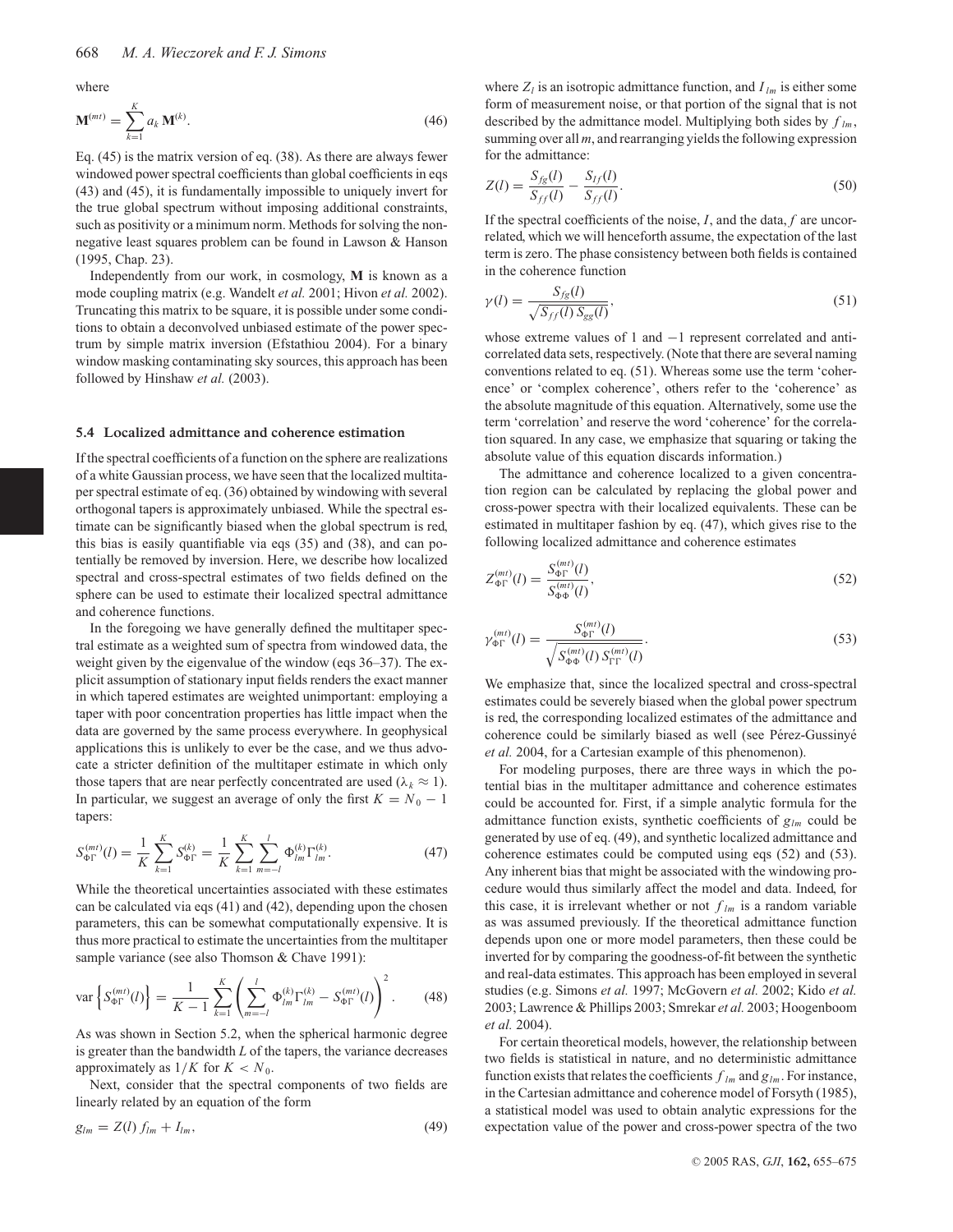fields as a function of wavelength. Using these relationships, an isotropic admittance function was then calculated using the Cartesian analogues to eqs (52) and (53). If analytic expressions for the power and cross-power spectra are available in the spherical harmonic domain, then eq. (35) can be used to calculate the expected windowed spectra, and from these, the windowed admittance and coherence via eqs (52) and (53).

Finally, if windowed (cross-)power spectra have been calculated using the multitaper method, one can attempt to invert the windowed spectrum for the global spectrum, as discussed in Section 5.3. This would in principle yield unbiased (cross-)power spectral estimates which could then be compared directly to a theoretical stationary model.

# **6 DIS CUSSION**

#### **6.1 An example**

As a demonstration of the benefits of using our optimally concentrated data tapers for the purpose of localized spectral estimation, we apply a multitaper spectral analysis to the Earth's free-air gravity field. Differences and similarities between our approach and that using the single window of Simons *et al.* (1997) highlight several key factors that must be carefully considered when performing such an analysis.

The data set used here is the free-air gravity model EGM96 (Lemoine *et al.* 1998), from which we have removed the degree-2 zonal term that is dominated by the rotational flattening of the Earth. As shown in Fig. 11, we concentrate on two distinct geographic regions: Hudson Bay, which was previously analysed by

Simons & Hager (1997), and a typical locale in the South Pacific. These regions were chosen because of their contrasting gravity signatures; in the first, a large negative anomaly is present that is the result of incomplete post-glacial rebound, whereas in the second, the gravity field is relatively nondescript, lacking any apparent short- or long-wavelength structure.

For the multitaper analyses, we use our bandlimited tapers with a concentration region of  $\theta_0 = 20^\circ$  and a spectral bandwidth of  $L = 35$ , corresponding to  $N_0 = 4$ . For the analyses using the single window of Simons *et al.* (1997), the same concentration region is used, but the spectral bandwidth of the window is equal to  $L = 8$ , corresponding to  $N_0 = 1$ . We plot in the upper-left panel of Fig. 11 the gravity field localized to Hudson Bay using the spectrally truncated spherical cap window of Simons *et al.* (1997), and in the upper-centre panel, the same field is plotted windowed by our first optimally concentrated taper. As the former window is concentrated only at ∼90 per cent in the region of interest, significant spatial leakage is observed. The localized spectrum estimates of these two approaches are plotted in the upper-right panel. For the multitaper spectrum estimate, we average the first three eigenspectra and plot the corresponding sample variance (see Section 5.4). Since the variance of the spectral estimates is predicted to be large for degrees less than the bandwidth of the localizing window (see Section 5.2), a direct comparison of the two spectra is only valid for degrees greater than  $L = 35$ . For these degrees, the spectrum estimate based on the single window of Simons *et al.* (1997) is seen to lie generally within the error bounds of our multitaper estimate.

In contrast to the case of Hudson Bay, a significant discrepancy between the two methods is observed for the region in the South



Figure 11. Localized spectral analyses of the Earth's free-air gravity field for two geographically distinct areas using the spectrally truncated spherical cap window of Simons *et al.* (1997) and the multitaper spectral analysis approach. For the spectrally truncated spherical cap (thin grey lines),  $\theta_0 = 20^\circ$  and  $L =$ 8, corresponding to  $N_0 = 1$ , whereas for the multitaper analysis (thick black lines),  $\theta_0 = 20^\circ$  and  $L = 35$ , corresponding to  $N_0 = 4$ . Spatial renditions of the windowed fields (scaled from −1 to 1, and with absolute values less than 1/200 set to zero) are shown for the spectrally truncated spherical cap (left column), and our first optimally concentrated bandlimited window (centre column). The multitaper spectrum estimate (right column) is obtained by averaging the first three eigenspectra, and the corresponding sample variance is plotted in light grey. While the windowed power spectrum based on the spectrally truncated boxcar window is similar to the multitaper estimate for the region of Hudson Bay for degrees larger than the window bandwidth of  $L = 35$ , it differs by almost an order of magnitude for a typical region in the South Pacific.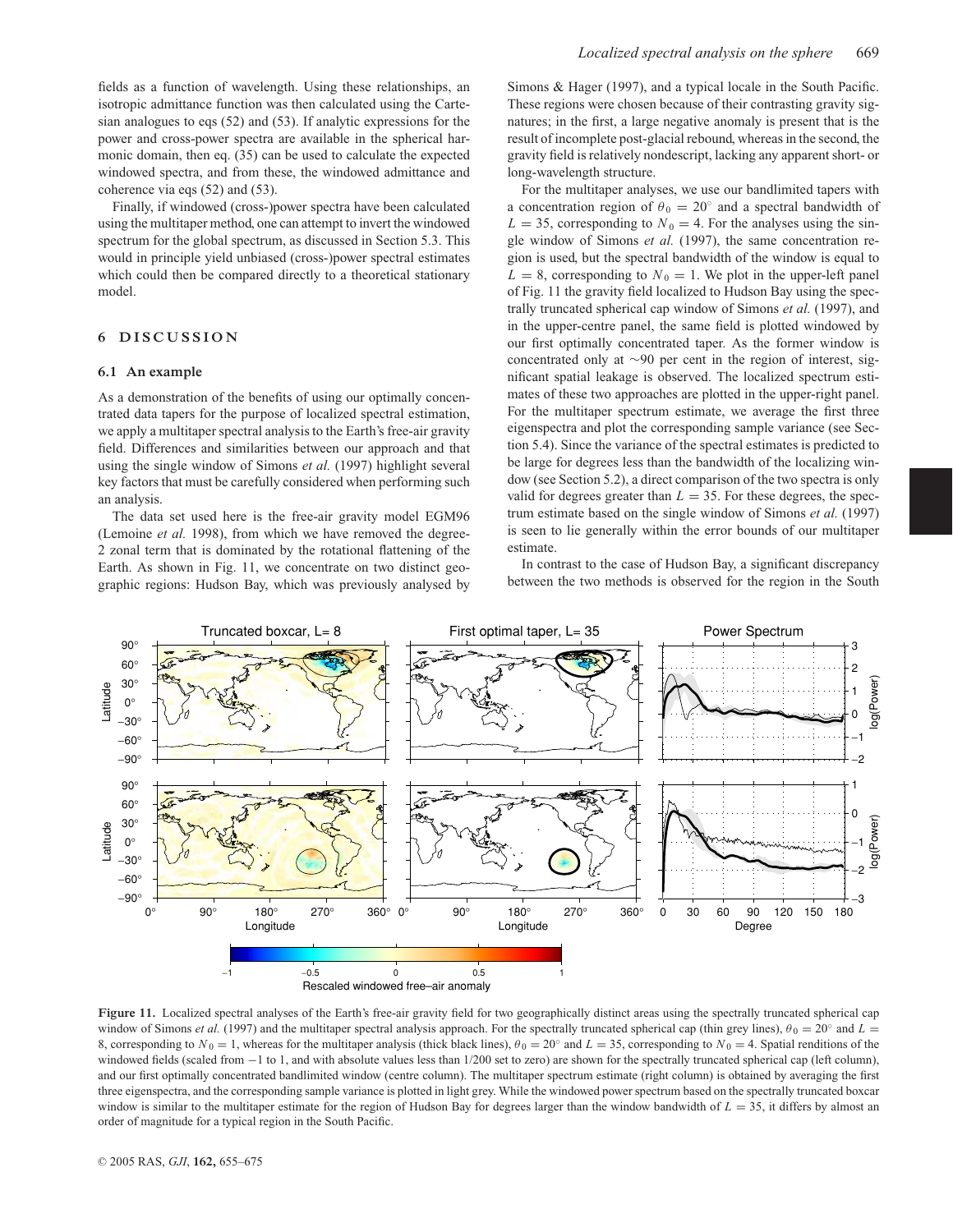Pacific. We first remark that the multitaper power spectral estimates for the South Pacific region are about two orders of magnitude less at all degrees than the corresponding values for Hudson Bay. This is simply a result of the lack of any large-amplitude gravity anomalies in the concentration region. In comparing the multitaper spectrum estimate with that from the single window of Simons *et al.* (1997), it is readily apparent that the two spectra differ significantly, by almost an order of magnitude. This discrepancy is a result of both the poor localizing properties of the single window, as well as the small amplitude of the signal within the region of interest. In particular, in the example of Hudson Bay, the large signal amplitude within the concentration region partially mitigates against the poor localization properties of the single window. In contrast, for the area in the South Pacific, the signal within the concentration region is very low, and this gives greater importance to the down-weighted features exterior to the concentration region, such as the subduction-zone signature of western South America.

This example illustrates the two main advantages of our multitaper spectral analysis approach. First, as a consequence of using multiple orthogonal localizing windows, it is possible to obtain an estimate of the uncertainty of the localized spectral estimates. Second, the near perfect concentration properties of the data windows ensure that the spectral estimates are not influenced by data exterior to the concentration region. However, as is discussed in the following section, the large spectral bandwidths that are required for a multitaper analysis can sometimes place restrictive limits on the number of useful spectral estimates that can be analysed.

#### **6.2 Working with low resolution data**

To apply a localized multitaper spectral analysis on the sphere, several well-localized windows are desired. As a result of the definition of the space–bandwidth product in eq. (25), if the concentration region,  $\theta_0$ , remains fixed in size, then the spectral bandwidth of the windows must increase with the number of near perfectly localized data tapers. As an example, consider the case of  $\theta_0 = 20^\circ$ . If only one near perfectly concentrated taper was needed, the space–bandwidth product  $N_0$  must be chosen to be about 2 and the corresponding spectral bandwidth would be  $L = 17$ . However, if three tapers were desired,  $N_0$  must be around 4, with a corresponding spectral bandwidth of  $L = 35$ .

Such large bandwidths pose a fundamental problem when working with low-resolution data sets. While models of a global gravity field may only be expressed up to a maximum degree  $L_f$ , this does not imply that the gravity coefficients beyond this degree are zero they are just not known. After windowing such a field by a taper of bandwidth *L*, the resultant coefficients are only reliable up to  $L_f$  − *L* (see eq. 10), and the first *L* coefficients exhibit large uncertainties (see Section 5.2). In practice, the first  $L + 2$  windowed coefficients of a planetary gravity and topography field will be biased by the contribution resulting from its rotational flattening (i.e. the coefficient of the  $Y_{2,0}$  harmonic). Thus, using the above example of  $\theta_0 = 20^\circ$ with three tapers, for an input field expressed up to  $L_f = 85$ , as is the case for the Martian gravity field (e.g. Yuan *et al.* 2001), only the restricted wavelength range  $35 \le l \le 50$  could be analysed robustly. If four tapers were desired, none of the windowed coefficients would be usable.

### **6.3 Localized spherical spectral analysis: A recipe**

Our method of estimating localized (cross-)power spectra on the sphere is straightforward and can be summarized in the following steps that are applicable to a typical application in planetary gravity– topography analysis.

(1) Select the class of localizing windows. If the data set is only locally known on the sphere, the spacelimited windows are most appropriate. Conversely, if the data set is globally known, the bandlimited space-concentrated tapers will minimize the effects of spectral leakage when the input spectrum is red.

(2) For a given cap size  $\theta_0$ , choose the bandwidth, *L*. If only one taper is desired, this can be chosen such that a specified concentration factor is obtained (say, 99 per cent). Alternatively, if *K* well-concentrated tapers are desired to reduce the multitaper variance, take  $L = (K + 1)\pi/\theta_0 - 1$ .

(3) Calculate the coefficients of the tridiagonal matrix **T** in Appendix A and diagonalize it: its eigenvectors are the spherical harmonic coefficients of the bandlimited space-concentrated tapers whose concentration factors  $\lambda$  can be computed from eqs (11) or  $(14)$ .

(4) Rotate the window to the region of interest. This can be efficiently performed in the spherical harmonic domain by use of Wigner rotation matrices which can be calculated by standard recursion relations (e.g. Blanco *et al.* 1997).

(5) Expand the windows to the space domain and multiply them with the data. If spacelimited tapers are desired, set the windowed fields to zero outside of the concentration region at this time.

(6) Expand the windowed fields in spherical harmonics. This is easily performed by Fourier transformation over longitude and (Gauss–Legendre) integration over latitude (e.g. Driscoll & Healy 1994; Sneeuw 1994).

(7) For multitaper analysis, repeat the above steps for each of the *K* tapers. Multitaper spectral and cross-spectral estimates are computed by simple averaging.

(8) Calculate localized estimates of the (cross-)power spectra by eq. (33), and admittance and coherence by eqs (52) and (53). These can be compared with theoretical models in one of three ways. First, synthetic fields can be generated from the theoretical model and then windowed in the same manner as the data. Second, if a theoretical model is available only for the power and cross-power spectra of the two fields, localized admittance and coherence models can be computed by use of eq. (35). Finally, one could invert the windowed spectra for the global spectra, subject to positivity constraints (e.g. Lawson & Hanson 1995), to calculate unbiased admittance and coherence functions unaffected by the windowing procedure.

# 7 CONCLUSIONS

Localized spectral estimates on the sphere can be obtained by multiplying data by a suitable windowing function. The ideal windows for this purpose are concentrated within  $\theta_0$  in the spatial and within *L* in the spectral domain. We have obtained such windows by solving Slepian's concentration problem on the sphere. Two classes of windows exist: bandlimited functions that are optimally concentrated in space, and spacelimited functions that are optimally concentrated within a spherical harmonic bandwidth. Their spherical harmonic coefficients and corresponding concentration factors solve a simple eigenvalue equation. Each class yields a family of orthogonal windows, allowing for multitaper analysis.

The spatial and spectral concentration problems are complementary: they give rise to identical functions within the concentration domain, they posses identical eigenvalue spectra, and the spectral coefficients of the windows within the prescribed bandwidth differ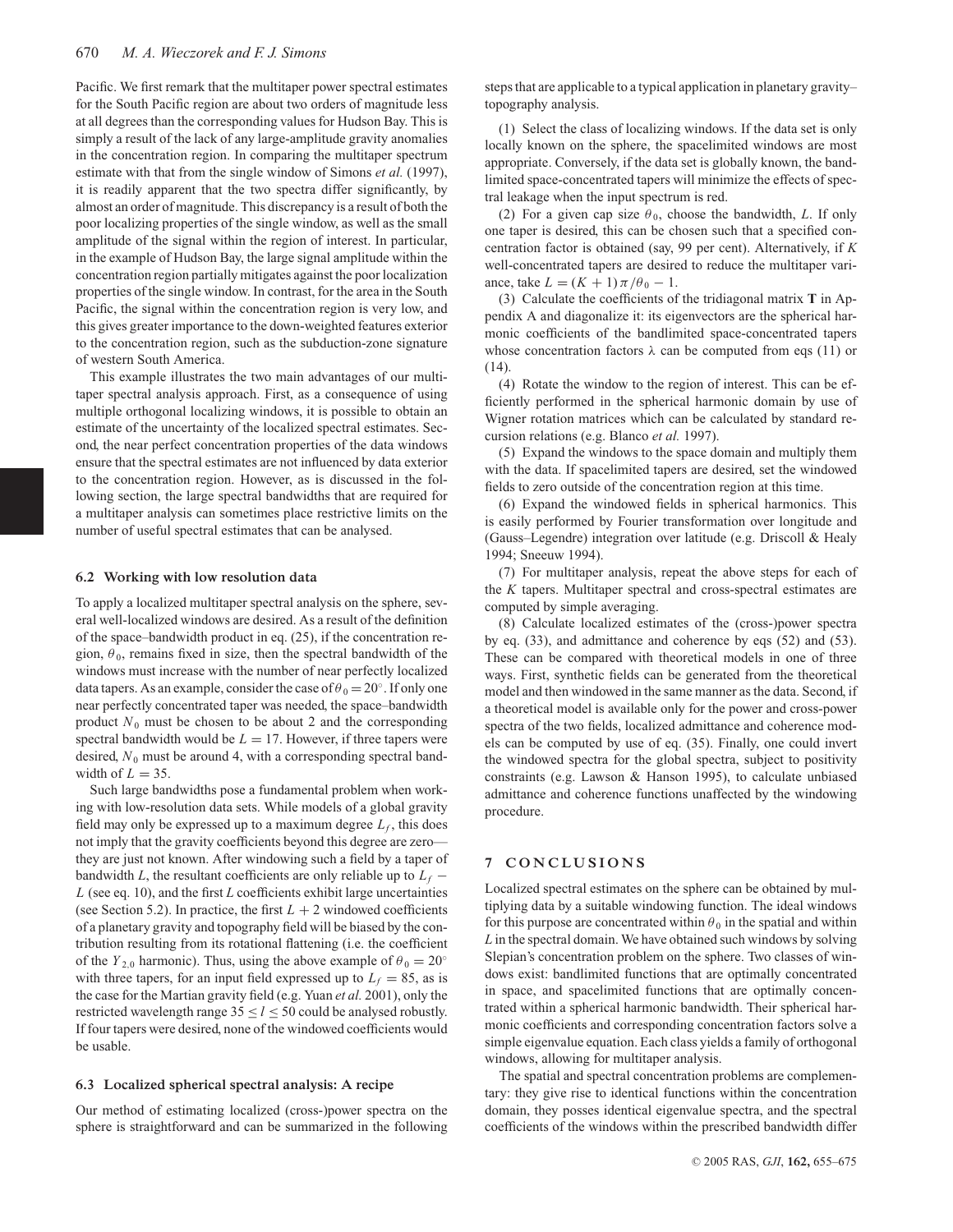only by a multiplicative factor corresponding to their eigenvalue. The properties of the windows are almost entirely described by their space–bandwidth product,  $N_0 = (L + 1)\theta_0/\pi$ , and only the first  $N_0 - 1$  windows are near perfectly concentrated. In addition, the first taper nearly attains a lower bound imposed by a spherical uncertainty relationship.

If the data sets to be localized are stationary and stochastic, it is possible to quantify the relationship between the global spectrum and the localized direct spectral estimates. In particular, if the input spectrum is white, the expectation of the localized spectral estimates (averaged over all realizations of the random variables) is nearly unbiased for all degrees greater than *L*. In contrast, when the input spectrum is red, the spectral estimates close to *L* can be severely biased, but this bias is easily quantifiable. Averaging the spectra obtained from several orthogonal tapers reduces the estimation variance, and the multitaper spectral estimate is more representative of the concentration region than any single individual taper as a result of its more even energy coverage.

In many situations, such as planetary gravity and topography analysis, only one realization of a stochastic process is available. As the individual spectral estimates obtained from orthogonal tapers are nearly uncorrelated, each spectral estimate can be thought of as an individual realization of the underlying stochastic process. While a single taper underperforms at estimating the localized spectrum, when several estimates from orthogonal tapers are averaged, the resulting multitaper estimate approaches the expected spectrum as the number of tapers used increases.

Finally, model parameters can be found by analysing the goodness-of-fit between a localized spectral estimate of a data set with a similarly localized theoretical model. A classic application in geophysics is the calculation of localized admittance and coherence spectra between gravity anomalies and topography, which is a primary source of information on planetary lithospheres.

# **ACKNOW LEDGMENTS**

We thank Bruce Bills, Tony Dahlen, Francis Nimmo, Sofia Olhede, Richard Holme, and an anonymous reviewer for comments and discussions that improved the clarity of this paper. We added the references to cosmology as the paper went to press after being alerted to the parallel endeavours in this field by Luis Tenorio and Phil Stark. This work was supported by the Programme National de Planétologie and the European Community's Improving Human Potential Program under contract RTN2-2001-00414, MAGE. FJS acknowledges the financial support of IPGP. Fortran 90/95 and Matlab programs for performing the calculations in this paper are available from the authors. This is IPGP contribution 2066.

### **REFERENCES**

- Albertella, A., Sansò, F. & Sneeuw, N., 1999. Band-limited functions on a bounded spherical domain: the Slepian problem on the sphere, *J. Geodesy,* **73,** 436–447.
- Belleguic, V., Lognonné, P. & Wieczorek, M., 2005. Constraints on the Martian lithosphere from gravity and topography data, *J. geophys. Res.,* in press.
- Blakely, R.J., 1995. *Potential Theory in Gravity and Magnetic Applications,* Cambridge Univ. Press, New York.
- Blanco, M.A., Flórez, M. & Bermejo, M., 1997. Evaluation of the rotation matrices in the basis of real spherical harmonics, *J. Mol. Struct. (Theochem),* **419,** 19–27.
- Bluhm, R., Kosteleck´y, V.A. & Tudose, B., 1995. Elliptical squeezed states and Rydberg wave packets, *Phys. Rev. A,* **52,** 2234–2244.
- Bronez, T.P., 1988. Spectral estimation of irregularly sampled multidimensional processes by generalized prolate spheroidal sequences,*IEEE Trans. Acoust. Speech Signal Process.,* **36,** 1862–1873.
- Byerly, W.E., 1893. *An Elementary Treatise on Fourier's Series and Spherical, Cylindrical, and Ellipsoidal Harmonics,* Ginn & Co., Boston, Mass.
- Carruthers, P. & Nieto, M.M., 1968. Phase and angle variables in quantum mechanics, *Rev. Mod. Phys.,* **40,** 411–440.
- Chevrot, S., Montagner, J.-P. & Snieder, R.K., 1998. The spectrum of tomographic Earth models, *Geophys. J. Int.,* **133,** 783–788.
- Dahlen, F.A. & Tromp, J., 1998. *Theoretical Global Seismology,* Princeton Univ. Press, Princeton, N. J.
- Daubechies, I., 1988. Time-frequency localization operators: A geometric phase space approach, *IEEE Trans. Inform. Theory,* **34,** 605–612.
- Daubechies, I. & Paul, T., 1988. Time-frequency localisation operators—a geometric phase space approach: II. The use of dilations, *Inv. Probl.,* **4,** 661–680.
- Driscoll, J.R. & Healy, D.M., 1994. Computing Fourier transforms and convolutions on the 2-sphere, *Adv. Appl. Math.,* **15,** 202–250.
- Efstathiou, G., 2004. Myths and truths concerning estimation of power spectra: the case for a hybrid estimator, *Mon. Not. R. Astron. Soc.,* **349,** 603– 626.
- Feller, W., 1971. *An Introduction to Probability Theory and Its Applications,* Vol. 2, 3 edn, Wiley, New York, NY.
- Forsyth, D.W., 1985. Subsurface loading and estimates of the flexural rigidity of continental lithosphere, *J. geophys. Res.,* **90,** 12 623–12 632.
- Freeden, W. & Windheuser, U., 1997. Combined spherical harmonic and wavelet expansion—a future concept in Earth's gravitational determination, *Appl. Comput. Harm. Anal.,* **4,** 1–37.
- Gonz´alez, J.A. & del Olmo, M.A., 1998. Coherent states on the circle, *J. Phys. A: Math. Gen.,* **31,** 8841–8857.
- Grünbaum, F.A., Longhi, L. & Perlstadt, M., 1982. Differential operators commuting with finite convolution integral operators: some non-abelian examples, *SIAM J. Appl. Math.,* **42,** 941–955.
- Hanssen, A., 1997. Multidimensional multitaper spectral estimation, *Signal Process.,* **58,** 327–332.
- Hauser, M.G. & Peebles, P.J.E., 1973. Statistical analysis of catalogs of extragalactic objects. II. The Abell catalog of rich clusters, *Astroph. J.,* **185,** 757–785.
- Hinshaw, G. *et al.,* 2003. First-year Wilkinson Microwave Anisotropy Probe (WMAP) observations: the angular power spectrum, *Astroph. J. Supp. Ser.,* **148,** 135–159.
- Hipkin, R.G., 2001. The statistics of pink noise on a sphere: applications to mantle density anomalies, *Geophys. J. Int.,* **144,** 259–270.
- Hivon, E., Górski, K.M., Netterfield, C.B., Crill, B.P., Prunet, S. & Hansen, F., 2002. MASTER of the Cosmic Microwave Background anisotropy power spectrum: a fast method for statistical analysis of large and complex Cosmic Microwave Background data sets, *Astroph. J.,* **567,** 2–17.
- Homeier, H.H.H. & Steinborn, E.O., 1996. Some properties of the coupling coefficients of real spherical harmonics and their relation to Gaunt coefficients, *J. Mol. Struct. (Theochem),* **368,** 31–37.
- Hoogenboom, T., Smrekar, S.E., Anderson, F.S. & Houseman, G., 2004. Admittance survey of type 1 coronae on Venus, *J. geophys. Res.,* **109,** E03,002, doi:10.1029/2003JE002171.
- Jakob-Chien, R. & Alpert, B.K., 1997. A fast spherical filter with uniform resolution, *J. Comput. Phys.,* **136,** 580–584.
- Kaula, W.M., 1967. Theory of statistical analysis of data distributed over a sphere, *Rev. Geophys.,* **5,** 83–107.
- Kaula, W.M., 2000. *Theory of Satellite Geodesy: Applications of Satellites to Geodesy,* Dover, Mineola, NY.
- Kido, M., Yuen, D.A. & Vincent, A.P., 2003. Continuous wavelet-like filter for a spherical surface and its application to localized admittance function on Mars, *Phys. Earth planet. Inter.,* **135,** 1–14.
- Kowalski, K. & Rembieliński, J., 2000. Quantum mechanics on a sphere and coherent states, *J. Phys. A: Math. Gen.,* **33,** 6035–6048.
- Kowalski, K. & Rembieliński, J., 2002. On the uncertainty relations and squeezed states for the quantum mechanics on a circle, *J. Phys. A: Math. Gen.,* **35,** 1405–1414.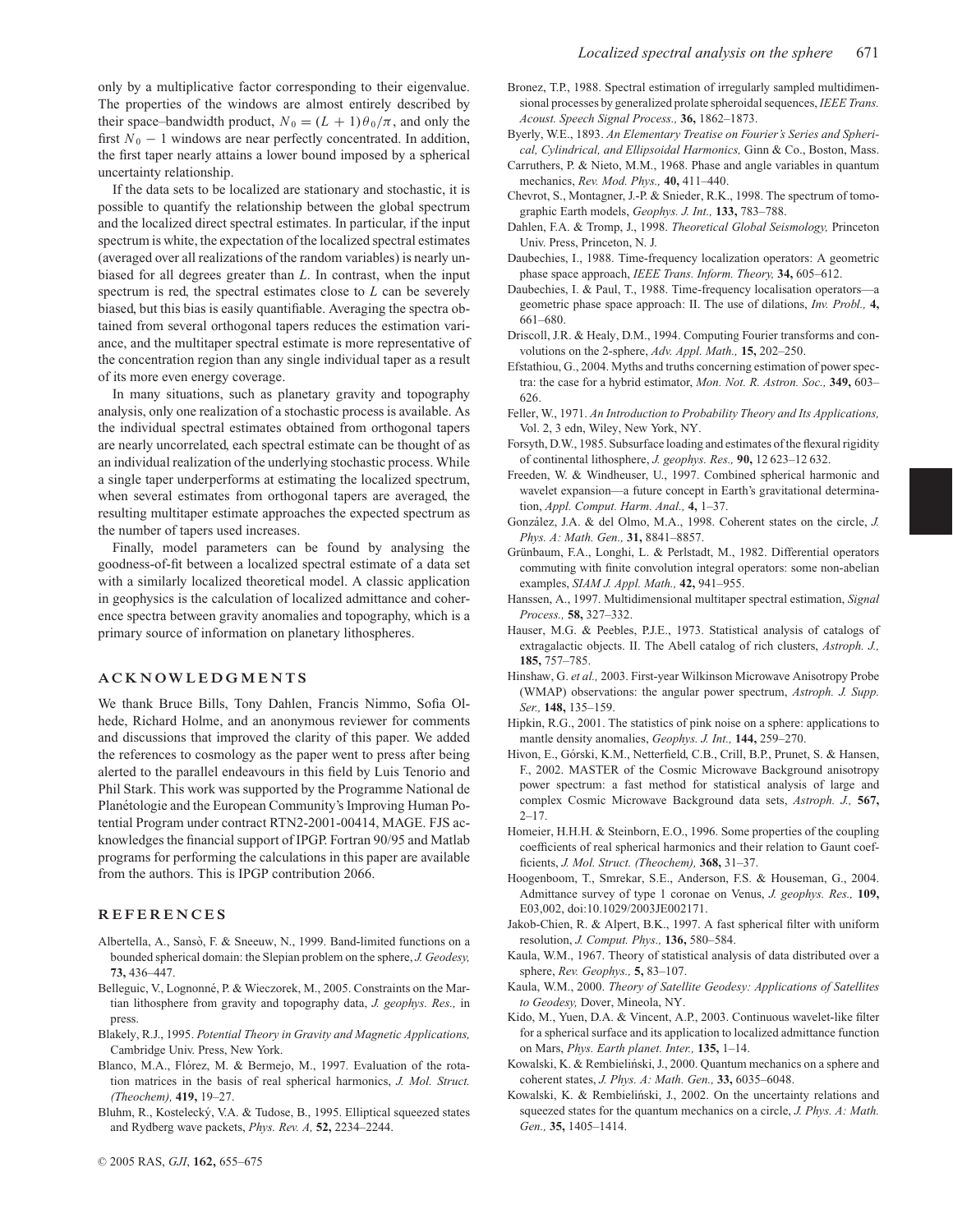- Kowalski, K., Rembieliński, J. & Papaloucas, L.C., 1996. Coherent states for a quantum particle on a circle, *J. Phys. A: Math. Gen.,* **29,** 4149– 4167.
- Landau, H.J. & Pollak, H.O., 1960. Prolate spheroidal wave functions, Fourier analysis and uncertainty—II, *Bell Syst. Tech. J.,* **40,** 65–84.
- Lawrence, K.P. & Phillips, R.J., 2003. Gravity/topography admittance inversion on Venus using niching genetic algorithms, *Geophys. Res. Lett.,* **30,** 1994, doi:10.1029/2003GL017515.
- Lawson, C.L. & Hanson, R.J., 1995. *Solving Least Squares Problems,* SIAM, Philadelphia.
- Lemoine, F. *et al.,* 1998. *The Development of the Joint NASA GSFC and the National Imagery and Mapping Agency (NIMA) Geopotential Model EGM96,* NASA Goddard Space Flight Cent., Greenbelt, MD.
- Liu, T.-C. & van Veen, B.D., 1992. Multiple window based minimum variance spectrum estimation for multidimensional random fields, *IEEE Trans. Signal Process.,* **40,** 578–589.
- Lowes, F.J., 1966. Mean-square values on sphere of spherical harmonic fields, *J. geophys. Res.,* **71,** 2179.
- Lowes, F.J., 1974. Spatial power spectrum of the main geomagnetic field and extrapolation to core, *Geophys. J. R. astr. Soc.,* **36,** 717–730.
- Luscombe, J.J. & Luban, M., 1998. Simplified recursive algorithm for Wigner 3j and 6j symbols, *Phys. Rev. E,* **57,** 7274–7277.
- Mallat, S., 1998. *A Wavelet Tour of Signal Processing,* Academic Press, San Diego, CA.
- Masters, G. & Richards-Dinger, K., 1998. On the efficient calculation of ordinary and generalized spherical harmonics, *Geophys. J. Int.,* **135,** 307– 309.
- McGovern, P.J. *et al.,* 2002. Localized gravity/topography admittance and correlation spectra on Mars: Implications for regional and global evolution, *J. geophys. Res.,* **107,** 5136, doi:10.1029/2002JE001854.
- Narcowich, F.J. & Ward, J.D., 1996. Nonstationary wavelets on the m-sphere for scattered data, *App. Comput. Harm. Anal.,* **3,** 324–336.
- Ould Kaber, S.M., 1996. A Legendre pseudospectral viscosity method, *J. Comput. Phys.,* **128,** 165–180.
- Peebles, P.J.E., 1973. Statistical analysis of catalogs of extragalactic objects. I. Theory, *Astroph. J.,* **185,** 413–440.
- Percival, D.B. & Walden, A.T., 1993. *Spectral Analysis for Physical Applications, Multitaper and Conventional Univariate Techniques,* Cambridge Univ. Press, New York.
- Pérez-Gussinyé, M., Lowry, A., Watts, A.B. & Velicogna, I., 2004. On the recovery of effective elastic thickness using spectral methods: Examples from synthetic data and from the Fennoscandian Shield, *J. geophys. Res.,* **109**(B10), 409, doi:10.1029/2003JB002788.
- Polyakov, A.S., 2002. Local basis expansions for linear inverse problem, *PhD thesis*, New York University.
- Press, W.H., Teukolsky, S.A., Vetterling, W.T. & Flannery, B.P., 1992. *Numerical Recipes in FORTRAN: The Art of Scientific Computing,* 2nd ed., Cambridge Univ. Press, Cambridge, UK.
- Schulten, K. & Gordon, R.G., 1975. Exact recursive evaluation of 3jcoefficients and 6j-coefficients for quantum-mechanical coupling of angular momenta, *J. Math. Phys.,* **16,** 1961–1970.
- Simons, F.J., Zuber, M.T. & Korenaga, J., 2000. Isostatic response of the Australian lithosphere: estimation of effective elastic thickness and anisotropy using multitaper spectral analysis, *J. geophys. Res.,* **105,** 19 163– 19 184.
- Simons, F.J., van der Hilst, R.D. & Zuber, M.T., 2003. Spatio-spectral localization of isostatic coherence anisotropy in Australia and its relation to seismic anisotropy: Implications for lithospheric deformation, *J. geophys. Res.,* **108,** 2250, doi:10.1029/2001JB000704.
- Simons, F.J., Dahlen, F.A. & Wieczorek, M.A., 2005. Spatiospectral concentration on a sphere, *SIAM Rev.,* in press.
- Simons, M. & Hager, B.H., 1997. Localization of the gravity field and the signature of glacial rebound, *Nature,* **390,** 500–504.
- Simons, M., Solomon, S.C. & Hager, B.H., 1997. Localization of gravity and topography: constraints on the tectonics and mantle dynamics of Venus, *Geophys. J. Int.,* **131,** 24–44.
- Slepian, D., 1983. Some comments on Fourier-analysis, uncertainty and modeling, *SIAM Rev.,* **25,** 379–393.
- Smrekar, S.E., Comstock, R. & Anderson, F.S., 2003. A gravity survey of Type 2 coronae on Venus, *J. geophys. Res.,* **108,** 5090, doi:10.1029/2002JE001935.
- Sneeuw, N., 1994. Global spherical harmonic-analysis by least-squares and numerical quadrature methods in historical perspective, *Geophys. J. Int.,* **118,** 707–716.
- Strang, G., 1986. *Introduction to Applied Mathematics,* Wellesley-Cambridge, Wellesley, MA.
- Swarztrauber, P.N., & Spotz, W.F., 2000. Generalized discrete spherical harmonic transforms, *J. Comput. Phys.,* **159,** 213–230.
- Swenson, S. & Wahr, J., 2002. Methods for inferring regional surface-mass anomalies from Gravity Recovery and Climate Experiment (GRACE) measurements of time-variable gravity, *J. geophys. Res.,* **107,** 2193, doi:10.1029/2001JB000576.
- Swenson, S., Wahr, J. & Milly, P.C.D., 2003. Estimated accuracies of regional water storage variations inferred from the Gravity Recovery and Climate Experiment (GRACE), *Water Resources Res.,* **39,** 1223, doi:10.1029/2002WR001808.
- Szegö, G., 1975. Orthogonal Polynomials, 4 edn, American Mathematical Society, Providence, RI.
- Tegmark, M., 1995. A method for extracting maximum resolution power spectra from galaxy surveys, *Astroph. J.,* **455,** 429–438.
- Tegmark, M., 1996. A method for extracting maximum resolution power spectra from microwave sky maps, *Mon. Not. R. Astron. Soc.,* **280,** 299– 308.
- Thomson, D.J., 1982. Spectrum estimation and harmonic analysis, *Proc. IEEE,* **70,** 1055–1096.
- Thomson, D.J. & Chave, A.D., 1991. Jackknifed error estimates for spectra, coherences, and transfer functions, in *Advances in Spectrum Analysis and Array Processing,* Vol. 1, chap. 2, pp. 58–113, edn Haykin, S., Prentice Hall, Englewood Cliffs, N. J.
- Tricomi, F.G., 1970. *Integral Equations,* 5 edn, Interscience, New York.
- Turcotte, D.L., Willemann, R.J., Haxby, W.F. & Norberry, J., 1981. Role of membrane stresses in the support of planetary topography, *J. geophys. Res.,* **86,** 3951–3959.
- Varshalovich, D.A., Moskalev, A.N. & Khersonskii, V.K., 1988. *Quantum theory of angular momentum,* World Scientific, Singapore.
- Voorhies, C.V., Sabaka, T.J. & Purucker, M., 2002. On magnetic spectra of Earth and Mars, *J. geophys. Res.,* **107,** 5034, doi:10.1029/2001JE001534.
- Walden, A.T., 1990. Improved low-frequency decay estimation using the multitaper spectral-analysis method, *Geophys. Prospect.,* **38,** 61–86.
- Walden, A.T., McCoy, E.J. & Percival, D.B., 1994. The variance of multitaper spectrum estimates for real Gaussian processes, *IEEE Trans. Signal Process.,* **2,** 479–482.
- Wandelt, B.D., Hivon, E. & Górski, K.M., 2001. Cosmic microwave background anisotropy power spectrum statistics for high precision cosmology, *Phys. Rev. D,* **64,** 083003.
- Yuan, D.N., Sjogren, W.L., Konopliv, A.S. & Kucinskas, A.B., 2001. Gravity field of Mars: A 75th degree and order model, *J. geophys. Res.,* **106,** 23 377–23 401.

# **APPENDIX A: DIAGONALIZATION MADE SIMPLE**

Grünbaum *et al.* (1982) found a differential operator that commutes with the convolution integral of eq. (20), and a simple tridiagonal matrix, **T**, that commutes with the kernel **D** of eq. (13). For a concentration region  $\theta_0$  and a bandwidth *L*, the elements of **T** are given by

$$
T_{i,i} = \alpha_i \cos \theta_0 \qquad \text{for} \quad i = 1 \to L + 1 \tag{A1}
$$

$$
T_{i-1,i} = T_{i,i-1} = \gamma_{i-1} \text{ for } i = 2 \to L+1,
$$
 (A2)

where

$$
\alpha_i = i(i-1)
$$
 and  $\gamma_i = \frac{i(L+1)^2 - i^3}{\sqrt{4i^2 - 1}}$ . (A3)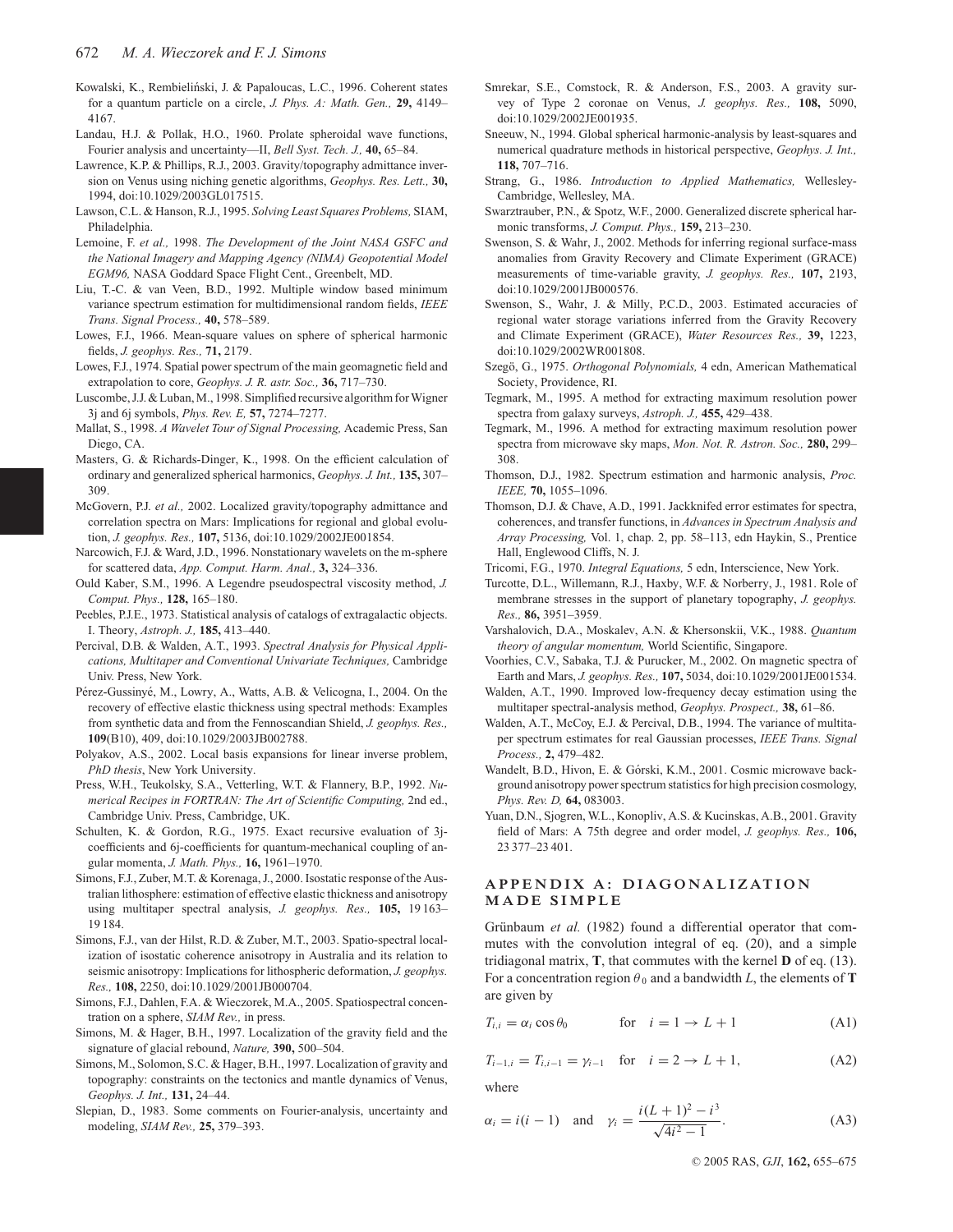The sign of **T** differs from that quoted in Grünbaum *et al.* (1982) to ensure that its eigenvalues have the same ordering as those of **D**. Both **T** and **D** possess the same eigenfunctions, and although their eigenvalues differ, the concentration factors of the latter can be simply calculated from eq. (14). Alternatively, the eigenvalues can be computed by numerical integration of eq. (11), which avoids the construction of **D** altogether.

In addition to computation speed, calculating the localization eigenfunctions from **T** has the advantage that it has a monotonic and well-spaced spectrum of eigenvalues (Simons *et al.* 2005). The best concentrated eigenfunctions of **D**, on the other hand, cannot be reliably calculated for  $N_0 \geq 7$  as many of the eigenvalues would be indistinguishable from unity in double machine precision. While the worst concentrated tapers will not be needed for typical applications, they can be calculated only from **T** as the smallest eigenvalues of **D** would be all equal to zero to machine precision.

# **APPENDIX B: ANALYTICAL KERNEL ELEMENTS**

In addition to by the procedure outlined in Appendix A, the solution of the space-concentration problem may be obtained by diagonalizing the kernel **D** whose elements are (see eq. 13)

$$
D_{ll'} = \frac{\sqrt{(2l+1)(2l'+1)}}{2} \int_{\cos\theta_0}^{1} P_l(x) P_{l'}(x) dx.
$$
 (B1)

As its integrand is a terminating polynomial of degree  $l + l'$ , it can be computed exactly using Gauss–Legendre quadrature (e.g. Press *et al.* 1992, pp. 140–155). Here, we develop exact expressions that are computationally faster and less affected by finite-precision round-off errors.

For the off-diagonal terms, we use an expression from Byerly (1893, p. 172) for the integral of two Legendre polynomials over the interval [*x*, 1], namely

$$
\int_{x}^{1} P_{l} P_{l'} dx = \frac{(1 - x^{2})(P_{l'} P_{l'}' - P_{l} P_{l'}')}{l(l + 1) - l'(l' + 1)}, \qquad l \neq l',
$$
 (B2)

where  $P_l'(x)$  is the first derivative of the Legendre polynomial with respect to *x* as given by the identity

$$
P'_l(x) = \frac{-lx \, P_l(x) + l \, P_{l-1}(x)}{(1 - x^2)}.
$$
\n(B3)

Eq. (B2) is not valid for the diagonal terms, and we develop an expression for this case by expanding its integrand in a Legendre series. We first note that the integrand,  $f = P_i^2$ , is a polynomial of degree 2*l*. It can thus be expressed as a finite sum of Legendre polynomials

$$
f(x) = \sum_{j=0}^{2l} a_j^l P_j(x)
$$
 with (B4)

$$
a_j^l = \frac{(2j+1)}{2} \int_{-1}^1 f(x) P_j(x) dx.
$$
 (B5)

The coefficients  $a_j^l$  can be written in analytic form using the Wigner 3-*j* functions as

$$
a_j^l = (2j+1)\begin{pmatrix} l & l & j \\ 0 & 0 & 0 \end{pmatrix}^2,
$$
 (B6)

noting that the coefficients are zero for  $j =$  odd (e.g. Dahlen & Tromp 1998, Appendix C). The diagonal terms of the kernel are now given by

$$
D_{ll}(\theta_0) = \frac{(2l+1)}{2} \sum_{j=0}^{2l} a_j^l \int_{\cos \theta_0}^1 P_j(x) \, dx,\tag{B7}
$$

where the integral can be evaluated analytically using a variant of eq. (B2),

$$
\int_{x}^{1} P_{l}(x')dx' = \frac{(1-x^{2})P'_{l}(x)}{l(l+1)}, \qquad l \neq 0.
$$
 (B8)

Finally, using eq. (B3), the diagonal elements of B1 have the following expression:

$$
D_{ll}(\theta_0) = \frac{(2l+1)}{2} \sum_{j=0}^{2l} \frac{(2j+1)}{(j+1)} \begin{pmatrix} l & l & j \\ 0 & 0 & 0 \end{pmatrix}^2
$$
  
×[ $P_{j-1}(x_0) - x_0 P_j(x_0)$ ], (B9)

where we define  $P_{-1}(x)$  to be 1.

While analytical formulas exist for the Wigner 3-*j* symbols with arbitrary values as arguments, it is more convenient computationally to calculate these via recursion relationships. For our case, where *j* increases by 2, it can be shown that (e.g. Varshalovich *et al.* 1988, p. 248, 255)

$$
\begin{pmatrix} l & l & 0 \\ 0 & 0 & 0 \end{pmatrix} = \frac{(-1)^l}{(2l+1)^{1/2}}
$$
 (B10)

$$
\begin{pmatrix} l & l & j \\ 0 & 0 & 0 \end{pmatrix} = \frac{(1-j)}{j} \begin{pmatrix} l & l & j-2 \\ 0 & 0 & 0 \end{pmatrix}
$$

$$
\times \left( \frac{4l^2 + 4l - j^2 + 2j}{4l^2 + 4l - j^2 + 1} \right)^{1/2}.
$$
 (B11)

# **APPENDIX C: LOCALIZATION BIAS**

Consider two functions  $f(\Omega)$  and  $g(\Omega)$ , each multiplied by an axisymmetric (zonal) data taper  $h(\theta)$ . We derive expressions for the expectation of the windowed cross-spectral power when the coefficients  $f_{lm}$  are governed by a stochastic process, and when the coefficients *glm* are linearly related to the latter by the isotropic admittance equation

$$
g_{lm} = Z_l f_{lm}.
$$
 (C1)

We start with the definition of the cross-spectral power of two windowed fields (see eqs 9 and 32):

$$
\Phi_{lm}\Gamma_{lm} = \frac{1}{4\pi} \int_{\Omega} [h(\theta) f(\Omega)] Y_{lm}(\Omega) d\Omega
$$

$$
\times \frac{1}{4\pi} \int_{\Omega} [h(\theta) g(\Omega)] Y_{lm}(\Omega) d\Omega.
$$
 (C2)

After expanding the functions in spherical harmonics by way of eq. (5), and using the shorthand notation

$$
\sum_{i,j}^{\infty} = \sum_{i=0}^{\infty} \sum_{j=-i}^{i} \text{ and } \sum_{l}^{L} = \sum_{l=0}^{L} \tag{C3}
$$

this can be written as

$$
\Phi_{lm}\Gamma_{lm} = \frac{1}{(4\pi)^2} \sum_{l_1}^{L_h} h_{l_1} \sum_{l_2}^{L_h} h_{l_2} \sum_{ij}^{\infty} f_{ij} \sum_{i'j'}^{\infty} g_{i'j'}
$$
  
 
$$
\times \int_{\Omega} Y_{ij} Y_{l_1 0} Y_{lm} d\Omega \int_{\Omega} Y_{i'j'} Y_{l_2 0} Y_{lm} d\Omega.
$$
 (C4)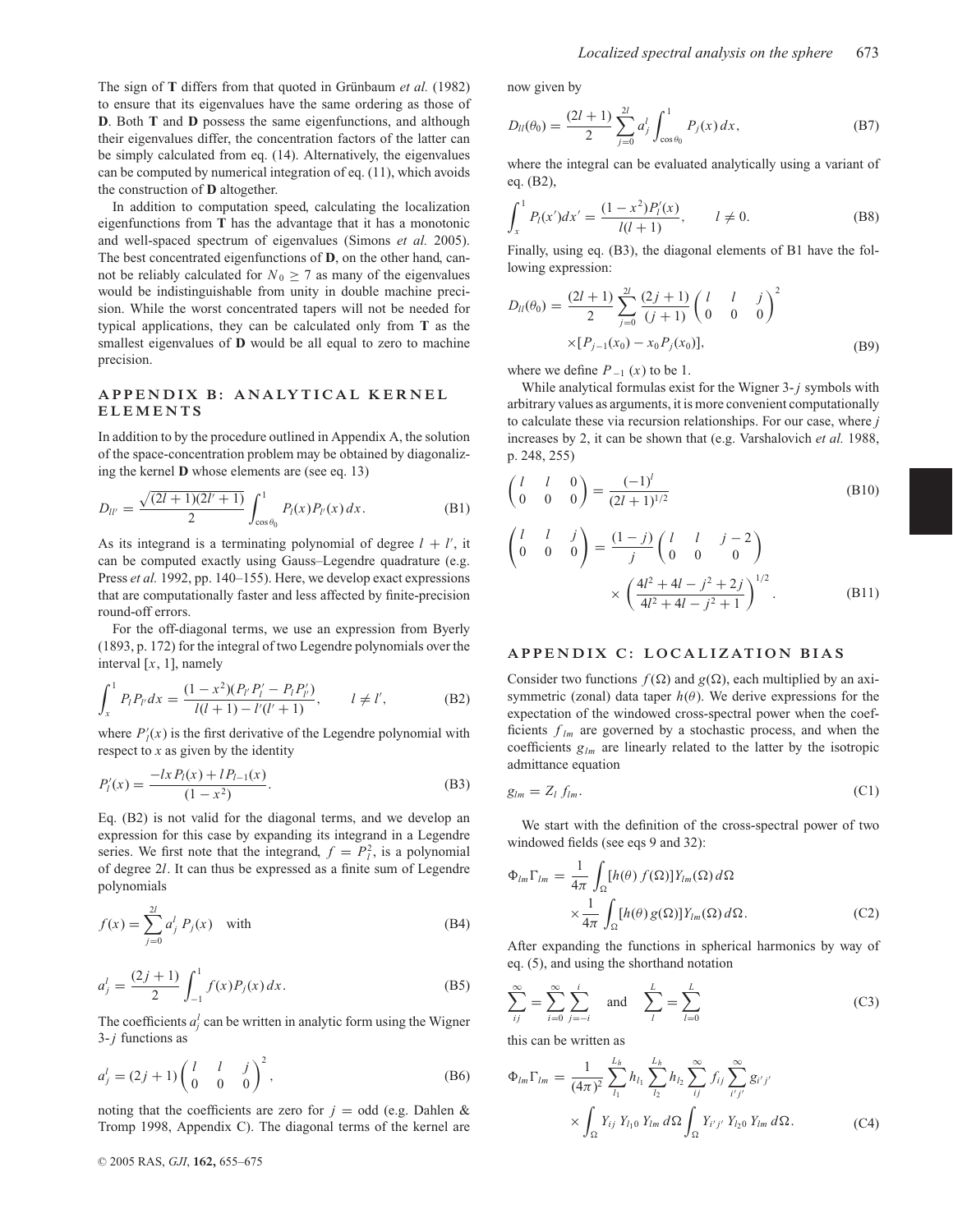We make the assumption that the coefficients  $f_{ij}$  are random variables with zero mean, and that the coefficients  $g_{ij}$  are proportional to these via eq. (C1). The expectation of eq. (C4) is equivalent to the average over all possible realizations of  $f_{lm}$  and is given by

$$
\langle \Phi_{lm} \Gamma_{lm} \rangle = \frac{1}{(4\pi)^2} \sum_{l_1}^{L_h} h_{l_1} \sum_{l_2}^{L_h} h_{l_2} \sum_{ij}^{\infty} \sum_{i'j'}^{\infty} \langle f_{ij} g_{i'j'} \rangle
$$
  
 
$$
\times \int_{\Omega} Y_{ij} Y_{l_1 0} Y_{lm} d\Omega \int_{\Omega'} Y_{i'j'} Y_{l_2 0} Y_{lm} d\Omega', \qquad (C5)
$$

where  $\langle \cdots \rangle$  is the expectation operator. Using the identity

$$
cov{X1, X2} = \langle X1 X2 \rangle - \langle X1 \rangle \langle X2 \rangle,
$$
 (C6)

where cov  $\{\cdots\}$  is the covariance operator, we remark that

$$
\langle f_{ij} \, g_{i'j'} \rangle = \text{cov}\{f_{ij}, g_{ij}\} \, \delta_{ii'} \, \delta_{jj'}, \tag{C7}
$$

since the random variables are by definition uncorrelated and have zero mean. If we further assume that the covariance of  $f_{ii}$  and  $g_{ii}$ is only dependent upon the spherical harmonic degree, and not on the order, then

$$
\langle f_{ij} g_{i'j'} \rangle = \frac{S_{fg}(i)}{(2i+1)} \delta_{ii'} \delta_{jj'}
$$
 (C8)

where  $S_{fg}$  (*i*) is the cross-spectral power of the two fields for degree *i* (cf. eq. 7). The expectation of the cross-spectral power of the windowed field can thus be written as

$$
\langle \Phi_{lm} \Gamma_{lm} \rangle = \frac{1}{(4\pi)^2} \sum_{l_1}^{L_h} h_{l_1} \sum_{l_2}^{L_h} h_{l_2} \sum_{ij}^{\infty} \frac{S_{fg}(i)}{(2i+1)}
$$
  
 
$$
\times \int_{\Omega} Y_{ij} Y_{l_1 0} Y_{lm} d\Omega \int_{\Omega'} Y_{ij} Y_{l_2 0} Y_{lm} d\Omega'.
$$
 (C9)

The next step is to express the integral of three real spherical harmonics as products of Wigner 3− *j* or Clebsch-Gordan symbols. When one or more of the angular orders is equal to zero, we have the equality

$$
\int_{\Omega} Y_{l_1m_1} Y_{l_2 0} Y_{l_m} d\Omega
$$
\n
$$
= (-1)^m 4\pi \sqrt{(2l_l + 1)(2l_2 + 1)(2l + 1)}
$$
\n
$$
\times \begin{pmatrix} l_1 & l_2 & l \\ 0 & 0 & 0 \end{pmatrix} \begin{pmatrix} l_1 & l_2 & l \\ m_1 & 0 & -m \end{pmatrix}
$$
\n
$$
= 4\pi \left[ \frac{(2l_1 + 1)(2l_2 + 1)}{2l + 1} \right]^{1/2} C_{l_10l_20}^{l_0} C_{l_1m_1l_20}^{l_m}, \tag{C10}
$$

which, in order to be non-zero, must satisfy the following selection rules (e.g. Dahlen & Tromp 1998, Appendix C):

$$
m = m_1
$$
  
\n
$$
|m| \le l_1, l
$$
  
\n
$$
|l_1 - l_2| \le l \le l_1 + l_2
$$
  
\n
$$
|l - l_1| \le l_2 \le l + l_1
$$
  
\n
$$
|l_2 - l| \le l_1 \le l_2 + l
$$
  
\n
$$
l_1 + l_2 + l = \text{even.}
$$
  
\n(C11)

Wigner 3-*j* symbols are invariant under cyclic column permutation and are related to the Clebsch-Gordan coefficients by

$$
C_{l_1m_1l_2m_2}^{lm} = \frac{(-1)^{l_1-l_2+m}}{(2l+1)^{-1/2}} \begin{pmatrix} l_1 & l_2 & l \ m_1 & m_2 & -m \end{pmatrix}.
$$
 (C12)

These can be calculated using algorithms discussed by Schulten & Gordon (1975) and Luscombe & Luban (1998). Eq. (C10) is most easily verified by noting that the integral of real harmonics is equivalent to the integral of complex harmonics  $Y_{l_1m_1}Y_{l_20}Y_{l_m}^*$ , for which the expansion is well known (e.g. Varshalovich *et al.* 1988, p. 148). This, however, is not generally true for non-zero orders (Homeier & Steinborn 1996).

The expectation of the cross-spectral power for a given spherical harmonic is obtained by inserting eq. (C10) into (C9)

$$
\langle S_{\Phi\Gamma}(l,m)\rangle = \langle \Phi_{lm}\Gamma_{lm}\rangle
$$
  
=  $\sum_{l_1}^{L_h} h_{l_1} \sum_{l_2}^{L_h} h_{l_2} \sum_{i}^{\infty} S_{fg}(i) \frac{\sqrt{(2l_1+1)(2l_2+1)}}{2l+1}$   
×  $C_{i0l_10}^{l_0} C_{i0l_20}^{l_0} C_{iml_10}^{lm} C_{iml_20}^{lm},$  (C13)

where we have used the selection rule that *j* must equal *m*. This equation is unchanged by replacing *m* with −*m*.

We estimate the total cross-power for a given degree from these expectation values by summing over all orders *m*

$$
\langle S_{\Phi\Gamma}(l)\rangle = \sum_{m=-l}^{l} \langle S_{\Phi\Gamma}(l,m)\rangle
$$
  
= 
$$
\sum_{l_1}^{L_h} h_{l_1} \sum_{l_2}^{L_h} h_{l_2} \sum_{i}^{\infty} S_{fg}(i) \frac{\sqrt{(2l_1+1)(2l_2+1)}}{2l+1}
$$
  

$$
\times C_{i0l_10}^{l_0} C_{i0l_20}^{l_0} \sum_{m=-l}^{l} C_{iml_10}^{lm} C_{iml_20}^{lm}.
$$
 (C14)

This expression can be considerably simplified by use of the identity (e.g. Varshalovich *et al.* 1988, p. 259)

$$
\sum_{\alpha=-c}^{c} \sum_{\gamma=-c}^{c} C_{a\alpha b\beta}^{c\gamma} C_{a\alpha b'\beta'}^{c\gamma} = \frac{(2c+1)}{(2b+1)} \delta_{bb'} \delta_{\beta\beta'},
$$
\n(C15)

which reduces the sum over *m* to

$$
\sum_{m=-l}^{l} C_{i m l_1 0}^{l m} C_{i m l_2 0}^{l m} = \sum_{m=-l}^{l} \sum_{j=-l}^{l} C_{i j l_1 0}^{l m} C_{i j l_2 0}^{l m} = \frac{(2l+1)}{(2l_1+1)} \delta_{l_1 l_2}.
$$
 (C16)

Finally, after taking into account the selection rules, and relabeling the index  $l_1$  to *j*, the expectation of the total windowed power for a given degree can be written as

$$
\langle S_{\Phi\Gamma}(l)\rangle = \sum_{j}^{L_h} h_j^2 \sum_{i=|l-j|}^{l+j} S_{fg}(i) \left(C_{i0j0}^{l0}\right)^2, \tag{C17}
$$

which appeared as eq. (35) in the main text. When  $L<sub>h</sub> = 0$ , this reduces to the input power spectrum multiplied by  $h_0^2$ , as  $(C_{l000}^{l0})^2 = 1$  for all *l*. Thus, if the windows are normalized to unit power, windowing with a constant everywhere recovers the input spectrum without gain. The expectation operators used in this section average over all possible realizations of the random variables  $f_{ij}$ . Any single realization would of course differ from its theoretical expectation.

Eqs (C13) and (17) are valid for any axisymmetric windowing function  $h(\theta)$ , and we next consider windowed spectrum estimates using our family of orthogonal bandlimited tapers. In particular, we will define a localized multitaper spectrum estimate as a weighted average of all windowed cross-power spectra. When the weights correspond to the eigenvalues of the data tapers, we have

$$
S_{\Phi\Gamma}^{(mt)}(l,m) = \frac{1}{\text{tr}\,\mathbf{D}} \sum_{k=1}^{L+1} \lambda_k \, S_{\Phi\Gamma}^{(k)}(l,m),\tag{C18}
$$

$$
S_{\Phi\Gamma}^{(mt)}(l) = \frac{1}{\text{tr}\,\mathbf{D}} \sum_{k=1}^{L+1} \lambda_k \, S_{\Phi\Gamma}^{(k)}(l),\tag{C19}
$$

-<sup>C</sup> 2005 RAS, *GJI*, **162,** 655–675